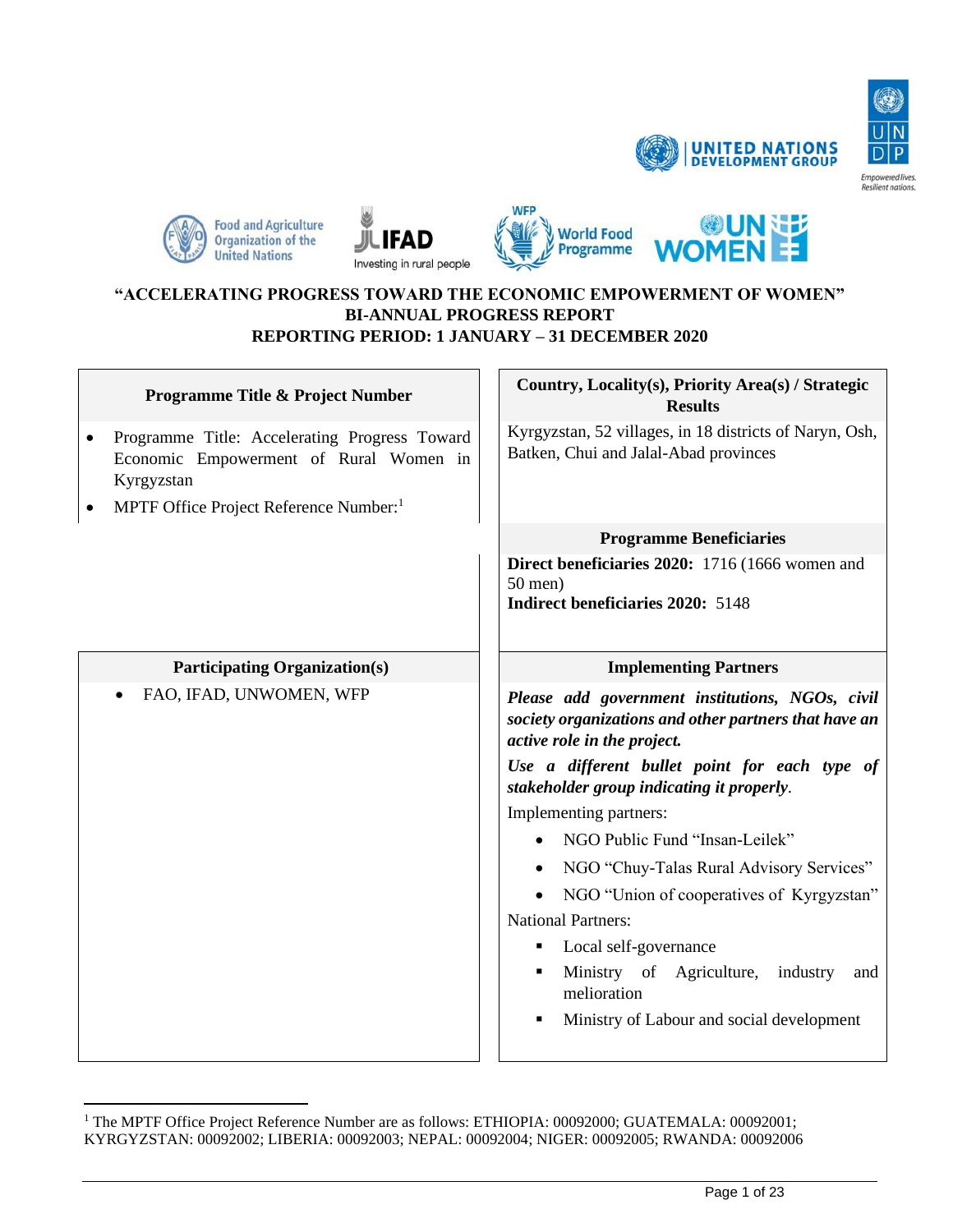| <b>Programme/Project Cost (US\$)</b> |  |
|--------------------------------------|--|
|                                      |  |

Total approved budget as per project document: MPTF Contribution

- UN Women- 292 500 USD
- WFP- 202 500 USD
- FAO- 202 500 USD
- IFAD- 202 500 US

# **TOTAL: 900 000 USD**

#### **Programme Assessment/Review/Mid-Term Eval.** | Report Submitted By

Assessment/Review - if applicable *please attach*

 $\Box$  Yes  $\Box$  No Date: *dd.mm.yyyy* 

Mid-Term Evaluation Report *– if applicable please* 

*attach*

Yes No Date: *dd.mm.yyyy*

### **Programme Duration**

Overall Duration 6.5 years

Start Date *(15 10 2014)* End Date *(30 June 2021)*

- o Name: Sagipa Djusaeva
- o Title: Head of Programmes
- o Participating Organization (Lead): UN Women
- o Email address: [sagipa.djusaeva@unwomen.org](mailto:sagipa.djusaeva@unwomen.org)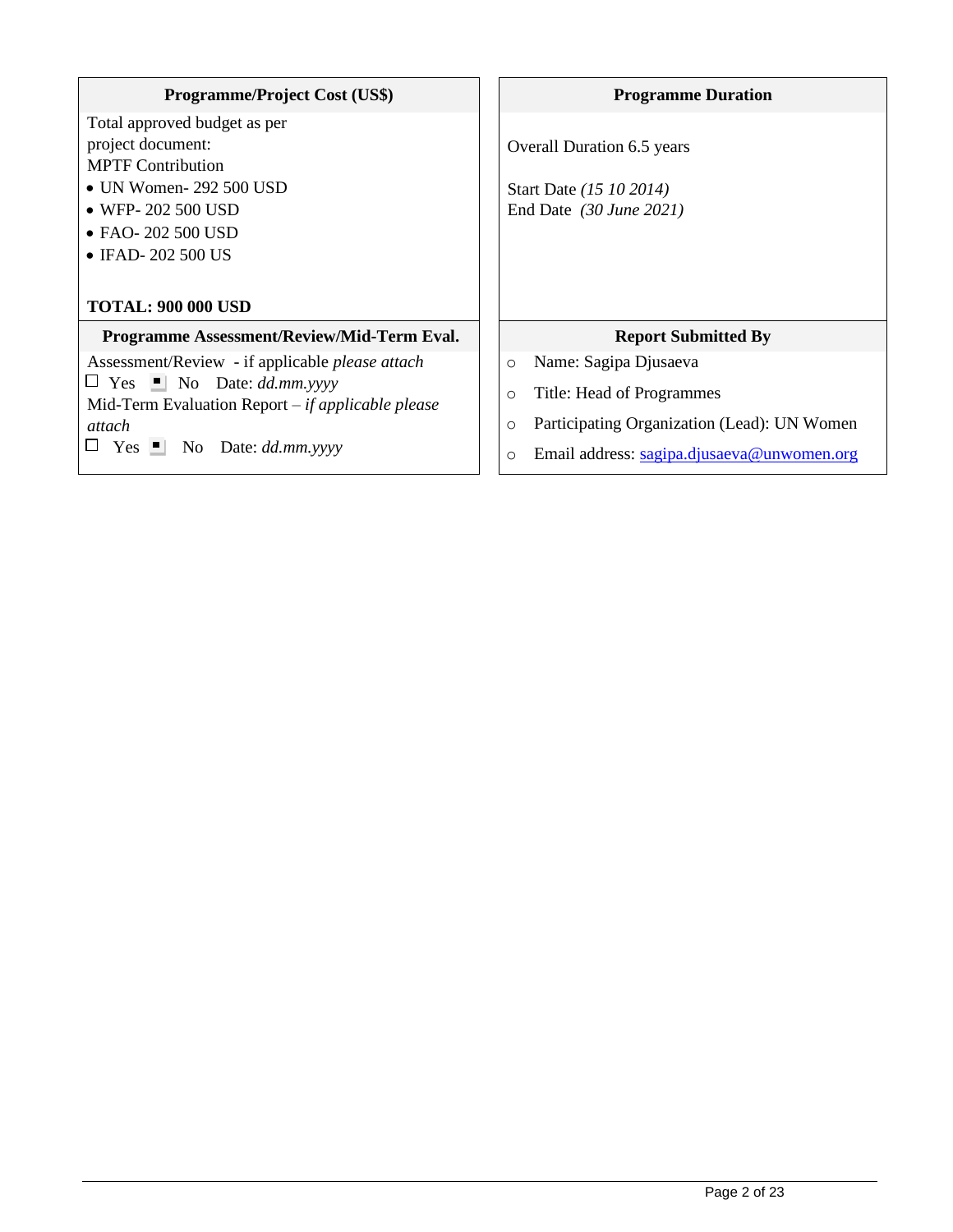# **NARRATIVE REPORT FORMAT**

#### **EXECUTIVE SUMMARY**

The Joint Programme on 'Accelerating Progress towards Economic Empowerment of Rural Women' (JP RWEE) has been operating in Kyrgyzstan since October 2014. The programme is a unique in-country partnership between the Food and Agriculture Organization (FAO), the International Fund for Agriculture Development (IFAD), UN Women and the World Food Programme (WFP). It encompasses a holistic, integrated approach to women's economic empowerment programming, capitalising on each agency's individual strength and expertise. The programme was originally planned as a five-year intervention but was extended for a further year and will conclude in June 2021.

During 2020, the programme was implemented in Naryn, Batken, Osh, Jalal-Abad and Chui provinces in the country. In Naryn, the team mobilized 300 new beneficiaries (294 women 6 men) into 54 self-help groups (SHGs) in four districts of the province (12 target villages). Implementation of the programme in 2020 was carried out in the context of multiple crises, primarily the outbreak of the COVID-19 global pandemic in March and a political crisis in October following disputed parliamentary elections and the resignation of the President. As a result of the delays caused to the programme due to restrictions in movement to control the spread of the pandemic, the programme received a no cost extension until June 30 2021. Despite the incredibly challenging context, programme activities were able to continue and progress was made in most outcome areas. The country team were able to adapt their ways of working and the relatively good internet network available in the country facilitated a shift to online delivery of activities where possible. JP RWEE women beneficiaries were also able to be at the forefront of the local community response to COVID-19 as a result of the entrepreneurial and leadership skills acquired through the programme.

The JP RWEE works through women's self-help groups and larger Producer Organizations (POs), which are formed by the SHGs joining together to enable them to have better access to markets, finance and opportunities including access to larger businesses who invest in women's microenterprise. Across all the intervention areas during 2020, SHGs were supported to develop their business activities and members participated in thematic trainings including value chain development, business planning and financial literacy. A number of the groups were selected to implement innovative business plans and start up micro enterprises. The process of strengthening Producer Organisations, critical as a programme exit strategy, was also undertaken following a comprehensive capacity assessment.

One of the JP RWEE's strategies to achieve economic empowerment is to improve food and nutrition security through improved agricultural practices and dietary diversity. During 2020, an additional challenge was encountered as a result of abnormal weather patterns which destroyed beneficiary crops during the summer months. This led to some seeds having to be resown and lessons were learned in relation to applying climate resilient methods in the future to mitigate against erratic weather events. Despite this challenge, agricultural production was subsequently successful and better than expected yields were produced which enabled improved nutrition practices at the household level, increased food security, and additional income for families.

Application of the innovative GALS (Gender Action Learning System) and BALI (Business Action Learning for Innovation) methodologies was successfully continued in 2020, despite the restrictions in meeting in person, and significant progress was achieved for a total of 4118 direct and indirect beneficiaries. Results showed significant empowerment and improvements in the quality of household relations and subsequent joint decision making relating to family life and livelihoods as a result of transformation in gender roles.

As part of the programme design, the JP RWEE also works to influence policy and increase women's political participation. This was particularly challenging due to the political instability in 2020, along with the COVID-19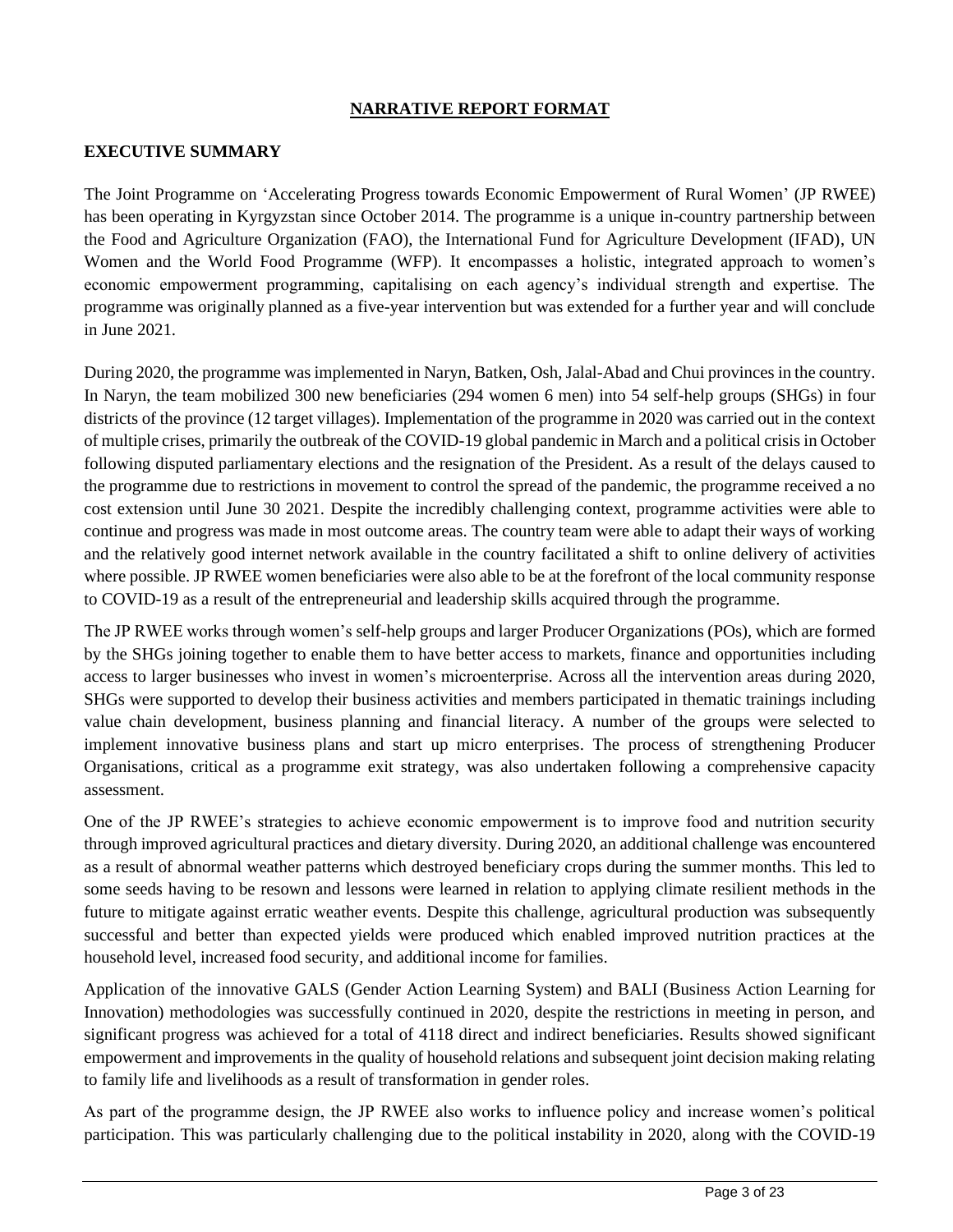related restrictions. However, despite the challenges, women were able to participate in forums and dialogues to enable their voices to be heard and the needs of rural women to be advocated for at the national level. A number of women were identified and supported to stand for election during local council elections. However, local elections were postponed until 2021 due to the afore mentioned challenges.

As a whole, 2020 was a year in which key learning was made as to how women's economic empowerment can and should build resilience. These learning will be critical in the design of future programme interventions as the pilot phase draws to a close in 2021.

# **I. Purpose**

The JP RWEE is aligned with the national strategic development programme of the Kyrgyz Republic and has a focus on SDG 2 (Zero Hunger), SDG 5 (Gender Equality) and SDG 17 (Partnership for the Goals). The segregation of commitments and responsibilities of the four participating UN agencies (FAO, WFP, UN Women and IFAD) of the JP RWEE is detailed in the Annual Work Plan (AWP) under the leadership and coordination of UN Women. The JP RWEE outcomes have been integrated in the Kyrgyzstan UNDAF Priority Area I: Sustainable and Inclusive Economic Growth. The UNDAF directly addresses eleven country-wide priorities of the NDS, whereas the programme's activities specifically fall under four national priorities: a) agricultural development; b) small and medium enterprise development; c) gender; d) regions development through support and development of incomegenerating activities run by rural women, communities, SHGs and women's led organizations.

# **II. Results**

# **Narrative reporting on results:**

# **Outcome 1 Improved food and nutrition security**

One of the JP RWEE programme strategies is to ensure that women have sufficient levels of food and nutrition security, which in turn provides a foundation for their economic empowerment. Under outcome 1, support was provided to 300 members of 54 newly identified Self Help Group (SHGs) in 12 pilot villages in Naryn province. Women were selected based on vulnerability criteria, identified with local authorities. The Naryn province farming zone is a high-altitude zone in Kyrgyzstan ranging from 1800 to 2500 meters above sea level. Traditionally vegetable crops are not grown in the area and vegetable products are imported from elsewhere in the country, or outside of Kyrgyzstan. The cost of imported vegetables is 30-50% higher than in other regions of the country. This means that most villagers, particularly the poorest, do not traditionally buy or consume vegetables and dietary diversity is extremely poor.

In order to increase dietary diversity and improve food security, a number of interventions including training and provision of inputs was provided in order to equip the women with the necessary skills and capacity to improve production. The focus of activities was centred on improving rural women's knowledge and skills on effective agroeconomic activities by expanding their access to auxiliary agricultural extension services, diversification of food products and increasing the yield of various vegetable crops. Through FAO's implementing partner, Public Foundation Chui-Talas Rural Advisory Services, advisory extension services were provided to the SHG members, who had previously been excluded from extension service support. As a result of this support, in 2020, 300 members of the new Self-Help Groups (SHGs) were able to improve the quality of their household nutrition with fresh and organically grown vegetables, producing 98.2 tons of vegetables with a total amount of income averaging more than 2000000 KSZ (23 640 USD) per group. This accounted for 17.5% of all vegetables harvested in Naryn province in  $2020<sup>2</sup>$ . On average each SHG made a profit ranging from 9000 to 70,000 soms (USD106 - 827).

<sup>2</sup> [http://www.stat.kg/ru/statistics/download/operational/1330/.](http://www.stat.kg/ru/statistics/download/operational/1330/)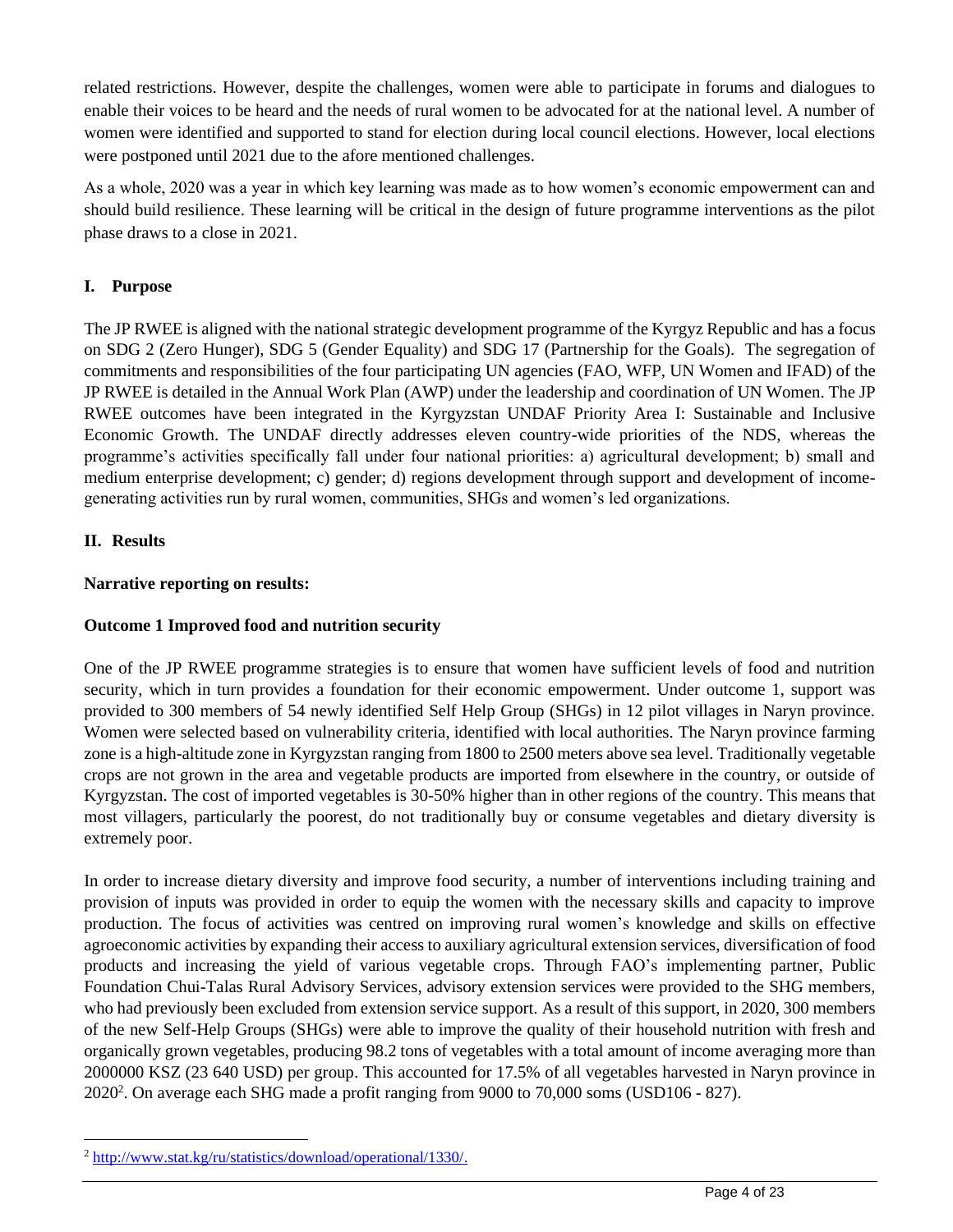The high-altitude ecological context of the northern Nary region results is characterised by long winters and shorter warm seasons which means that the planting and harvest seasons are short and do not have rainfall. The programme enabled women to enhance their knowledge and skills in vegetable production technologies including water-saving irrigation methods, integrated plant protection including the basics of organic farming, and the home production of fruits and vegetables which is not practiced in the region. However, the region experienced abnormal weather patterns during 2020 involving prolonged cold weather and rain and frost and snowfall in late May and early June which is usually warm and dry and the season for planting and harvesting. This resulted in 20% to 50% of vegetables being lost in some pilot villages and having to be resown. Despite this challenge, the subsequent yield of 13-15 tons per hectare was higher than the average yield in the province according to data from the National Statistical Committee of the Kyrgyz Republic<sup>3</sup>. With the implementing partner, beneficiaries identified ways to mitigate against erratic weather patterns in the future, such as through the use of frost-resistant vegetable crops, use of greenhouses to grow seedlings, selection of short growing crop varieties and the monitoring of weather forecasts.

The overall subsequent higher than expected yields (including 17 tons of cucumbers, 11 tons of carrots, 6.5 tons of tomatoes and 3.5 tons of cabbage) was evidence of the successful application of the knowledge acquired by the women in the programme. All groups planted cauliflower and broccoli for the first time and successfully yielded a strong harvest. The approximate yield of vegetables among the project beneficiaries was about 13-15 tons per hectare (in terms of 1 hectare). Provision of training was also accompanied by the supply of agricultural inputs, including high quality vegetable seeds (tomato, cucumber, pepper, cabbage, cauliflower, broccoli and carrot) and small plastic tunnel greenhouses to cultivate vegetables in warmer conditions. In addition, during the outbreak of COVID-19, 300 SHGs members in six villages (Blagovechennka, Atabekov, Kozho-Aryk, Apshyr Ata, Kenzhe-Kul and Samarkandek) received sweet corn seeds, as an additional support in the first months of the crisis.

In addition to training and agro-material assistance, self-help groups benefited from coaching and advisory support provided by the JP RWEE team through technical field visits throughout the growing season. Despite the restrictions to movement imposed by the authorities to contain the spread of COVID-19, online support was provided which enabled women to establish greenhouses and plant seeds as planned, resulting in the eventual successful harvest. The mobile phone app 'WhatsApp' was used to share practical teaching videos and access was available to all beneficiaries. Seven demonstration plots were created to demonstrate and share good practices among farmers, and exchange visits for sharing experience took place between target villages, involving 162 beneficiaries (134 women) and ensuring compliance with COVID-19 prevention measures.

Knowledge and skills enhancement in vegetable processing and preservation helped to achieve greater dietary diversity as women were able to produce canned vegetables for up to 60% of the harvest which were used for winter consumption, which is traditionally a period of even greater vegetable scarcity. Approximately 30% of the vegetable harvest was consumed by the women and their families as part of their daily diet. The introduction of vegetable growing technologies, training, and provision of inputs has enabled beneficiaries not only to diversify agricultural production, but also to improve and diversify the family's daily diet by including nutrient-rich fresh vegetables not traditionally consumed. The money received from the sale of vegetables was spent by families on the purchasing of additional food items, school materials, and agricultural inputs (tractors, harvesting fodder and potatoes, etc.) aimed at further increasing and expanding production.

#### **Outcome 2: Rural women have increased income and secured their livelihoods.**

Outcome 2 focuses on developing and enhancing the business skills of women in order to achieve sustainable livelihoods and increased income. During 2020, 840 project participants (831 women and 9 men), members of 128 Self-Help Groups, including women who have been part of the programme since 2017, 2018 and 2019, expanded their entrepreneurship skills through a comprehensive set of interventions coordinated by JP RWEE partners and led by WFP. A needs assessment was conducted in order to identify the potential topics for training among rural women. As a result of the assessment, an integrated approach of 42 thematic training sessions on various income-generating and value-chain development areas (e.g. financial literacy, budget planning, livelihood skills, internet marketing and

<sup>3</sup> <http://www.stat.kg/ru/statistics/download/operational/1330/>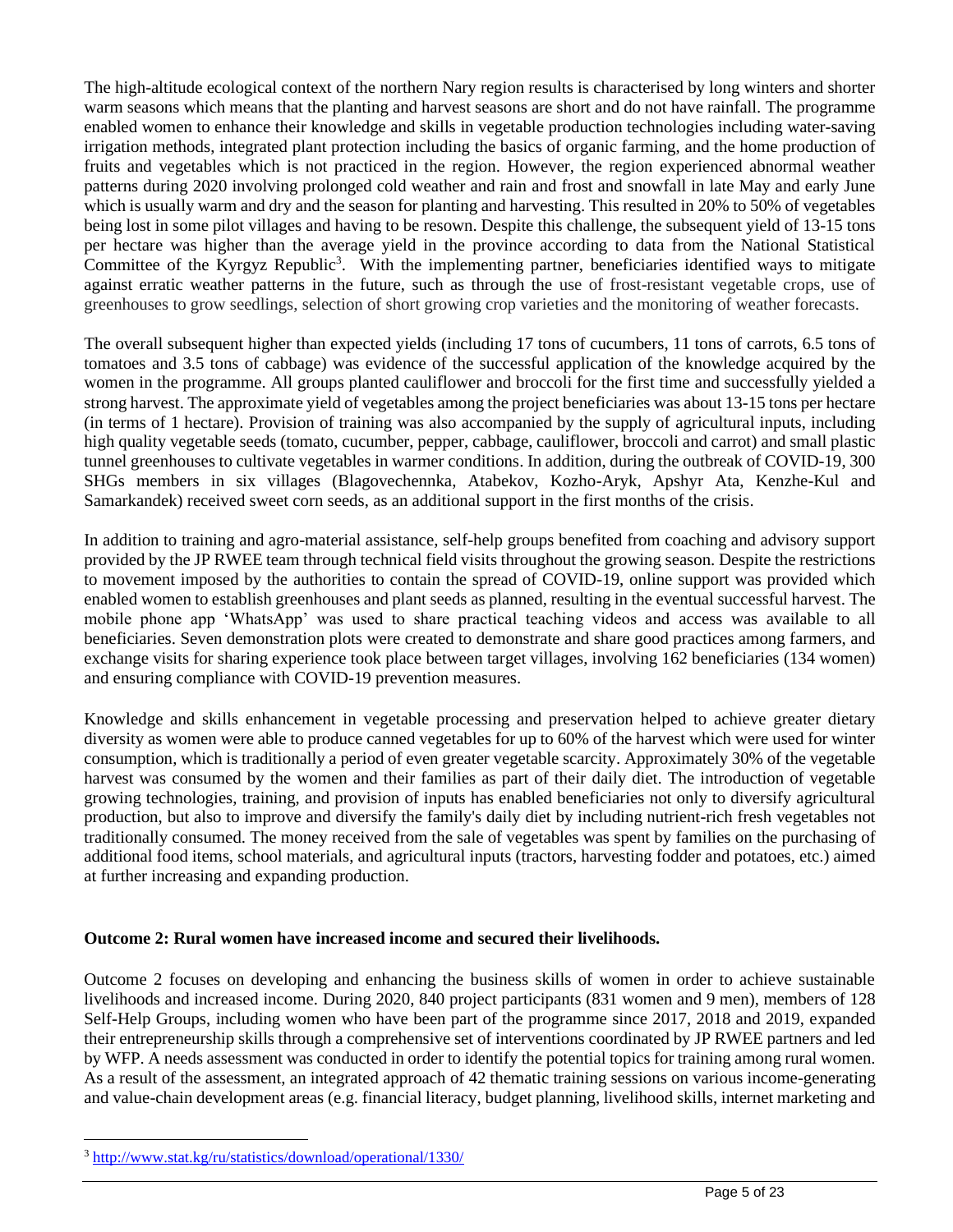current business project design) with practical sessions on the development of livelihood skills and finance management were carried out. The trainings were held in line with social distancing requirements and preventive measures in the context of the global health pandemic, with some sessions being delivered through online mechanisms when required. The training was delivered by WFP's Cooperating Partner (CP), the NGO PF "Insan-Leilek". Face masks and hand sanitizers were provided for in-person training sessions, in addition to social distancing and air ventilation requirements being put in place in the training facilities. For online sessions, links were provided to the online platform and each training participant attended sessions from home, benefiting from widespread internet coverage and affordability.

As part of the programme, participants were trained in the development of business proposals and were invited to submit applications to WFP for small-scale home-based equipment support on a competitive basis. There was a very high take up, with participants from 34 villages across four *oblasts* - Batken, Osh, Jalal-Abad and Naryn – developing and submitting a total of 90 business applications. Taking into consideration the high number of applications in comparison to 2019, the Review Committee consisting of FAO, WFP, UN Women and CPs made a thorough evaluation and selected 15 business proposals including in sewing, bakery, felt processing, milk processing, poultry farming, beekeeping and fishery farming. The provision of the equipment for the selected 15 women-led SHGs is planned for April-May of 2021. This will be followed up by mentorship support from the implementing partner, as well as Focus Group Discussions (FGDs) during the Community Level Consultations in April 2021 which will collect feedback from the SHGs on the impact of the equipment on their income generation activities and their future plans beyond the JP RWEE. The findings from the FGDs will serve as an evidence-base as to whether this component was efficient and will enable the sharing of best practices and challenges for WFP to further develop their programme of support to SHGs in the future. After their participation in the training sessions, women provided their feedback which included accounts of positive experiences of being able to put the new knowledge into practice by formulating their business ideas into practical business applications. In addition, many participants stated that they gained greater mobilization and awareness within the community to participate in public decision-making and the resolution of development issues. As shared by training participant Begayim from Biymyrza village of Osh province: *"I really enjoyed the financial literacy training. Since I did not study anywhere after the end of the ninth grade, the concept of investing never crossed my mind. Now, you can think about where we can invest our accumulated funds – in my case, for the education of my son and for my business idea to start a sewing production business of national clothing".* 

WFP plans to continue providing consultative support to four mini-processing workshops (two fruit and vegetable drying, one dairy processing and one canning) launched in 2018 and 2019 under the JP RWEE. Furthermore, in 2021, WFP will support at least one rural community in JP RWEE pilot locations by providing mini-processing equipment as part of food value chain development.

Finally, as a response to the impact of COVID-19, each participant received 150 kilograms of fortified wheat flour and 15 litres of vegetable oil to maintain their food security and support their vulnerable households during October and November 2020. In total, under the JP RWEE, 840 project participants have received 3 bags of wheat-flour and 15 litres of vegetable oil each upon completion of training sessions.

# **Outcome 3 Rural women have enhanced leadership and participation in their communities and in rural institutions, and in shaping laws, policies and programmes**

The inclusion of women in local development processes is key to the empowerment process. Plans to support young women with enhanced confidence and leadership skills in order to participate in local governance were suspended due to the political turmoil following disputed national parliamentary elections in October 2020. This activity is planned in the first quarter of 2021 to enable women to take part in local elections in April 2021.

After the October crisis, the JP RWEE team, as part of UN Women's wider 'Election Project' programme to enhance the election of women in local and national politics, organized two online dialogues with the participation of 85 JP RWEE women representing local women groups, local *keneshes* (councils), communities, civil society, and business organizations. Participants framed the discourse on women's political participation around the context of the political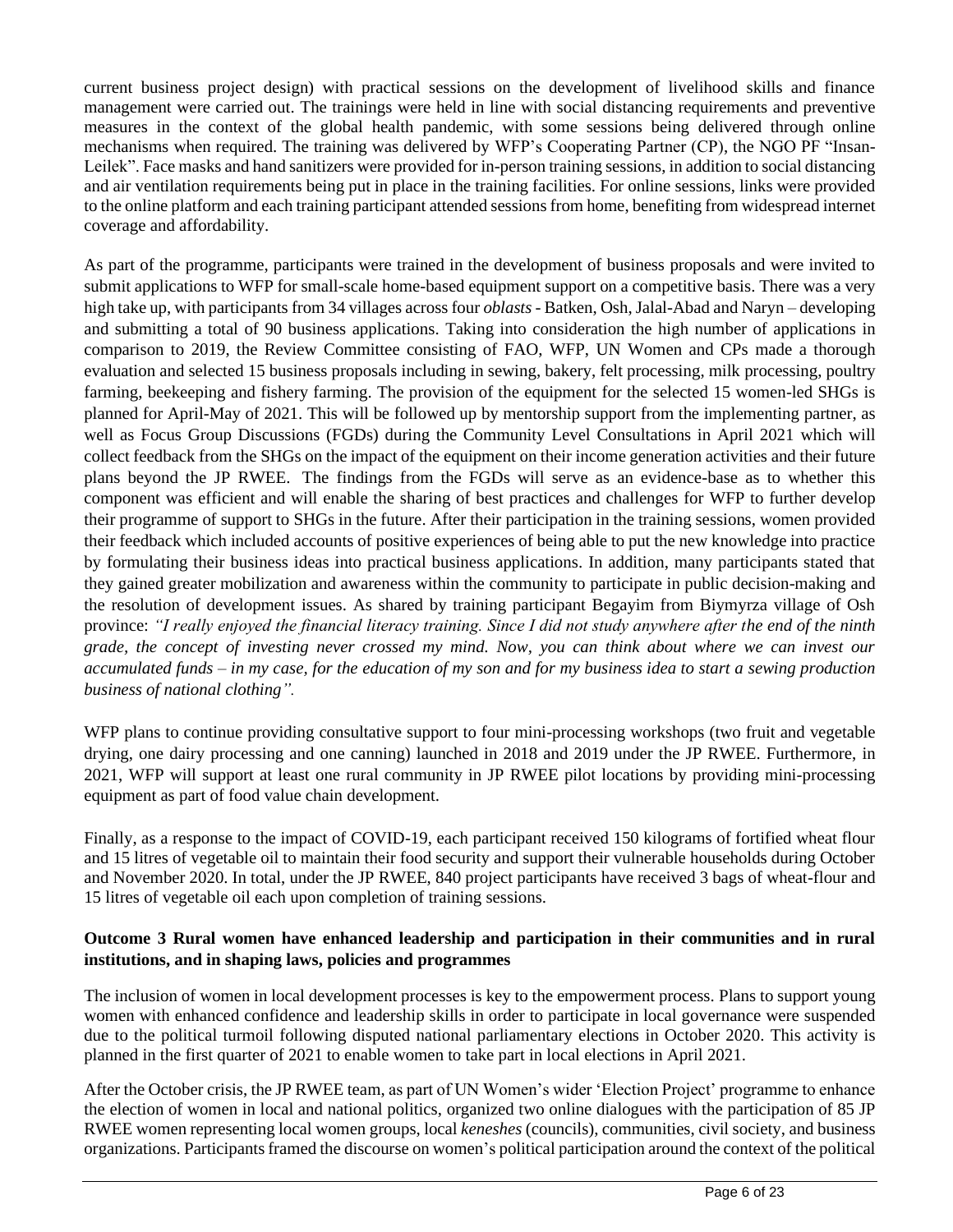crisis in the country. The key concerns were related to a growing rhetoric of patriarchal social norms in the country supported by religious fundamentalism, nationalism and traditionalism, which threaten to diminish the role of women in politics. The dialogues resulted in a number of recommended actions for consideration within the JPRWEE in 2021, including: a series of educational sessions to support women to run for local elections, increase the number of supporters for women candidates; creation of a 'Telegram' group managed by the core group of JP RWEE women, including sessions on legal support to women candidates, and support to the participation of 12 activists in the national forum 'Women Rise for All' (March 2021), during which delegates will represent the needs of local rural women at the national level. A video on the 30% gender quota in local elections was produced by a JP RWEE media expert at the request of, and in close collaboration with, the Central Election Committee and broadcast on television during the national October elections. The video will be widely used during the campaign for the local elections in April 2021.

Some of the intermediate results achieved before the crisis included enhanced capacities of 18 women candidates to run for local elections through training and coaching activities, including various sessions on politics, ICT for development and a mentorship programme. A needs assessment conducted among women candidates formed the basis for defining the topics for mentorship and training sessions, including on improvement of ICT skills to interact with their respective constituencies.

Following the COVID-19 outbreak, women leaders from Naryn, Jalal-Abad and Osh provinces conducted 14 initiatives in response to the crisis in their communities by sewing masks and providing support to aid distribution. A total of 16 villages received aid from the programme which was distributed by JP RWEE participants in the form of protective equipment (masks, sanitizers, gloves), soap and hygiene products, baby and adult diapers, thermometers, and baby food.

Also, under outcome 3, work has taken place to increase women's capacity to lead Producer Organizations (POs). Since 2015, rural women from the JP RWEE supported SHGs, have formed 4 Producers Organizations (POs). In 2020, 311 women, representing 40 SHGs of 14 villages in Batken province formed an additional new PO. There are now 5 women led producer organizations consisting of a total of 111 SHGs. Being part of a PO significantly increases women's access to markets and income generation opportunities. As a monitoring exercise an organizational capacity assessment of the 4 previously formed POs was carried out, followed by a series of training/mentorship sessions on organizational development, based on the needs identified. The capacity assessment findings revealed that all four POs had had challenges in establishing organisational procedures such as bookkeeping, documentation, and management procedures. These shortcomings were related to the evolution of POs, with membership gradually growing from 10 to 50-60 members, requiring different level of competencies and governance rules and procedures that would enable PO leaders to manage a bigger organisation. At the initial stage POs were only focused on their formation and managing small scale revolving funds. The POs have now reviewed their organizational structure, analysed their current condition and revised their Bylaws to accommodate new visions and plans for organizational strengthening. Through a facilitated discussion, PO members have commonly agreed on the value-addition of being united under the PO for joint business processes such as production, marketing, and branding. This will help to ensure greater decision making opportunities for SHGs, as official members of POs, collecting membership fees through bank accounts and other actions to improve their organizational capacity. In addition, they have reviewed the management of revolving funds, which currently have amounts in close to 10 million soms (118, 203 USD) providing opportunities for financing the economic initiatives of SHGs. Since the assessment, the POs have enhanced their organizational capacities and organizational structures have been re-established, including management control systems and streamlining regulations on the use of funds through officially approved protocols agreed by all members of organizations; 50 members of 65 SHG have gained knowledge about functioning of cooperatives and NGOs, 25 leaders and activists of SHGs have enhanced their capacities on cooperative management.

Through facilitated discussion, the POs defined 11 business ideas, 8 of which were analyzed for their feasibility (dried apricots, sewing business, vegetables, prunes, compote mixtures, milk, kurut, processing of skins), and resulted in the development of 6 business plans, supported by 6 pieces of market research to calculate the profitability of business ideas (dried apricots, prunes, compote mixtures, milk, kurut, processing of skins). Results from these businesses will be evident in 2021.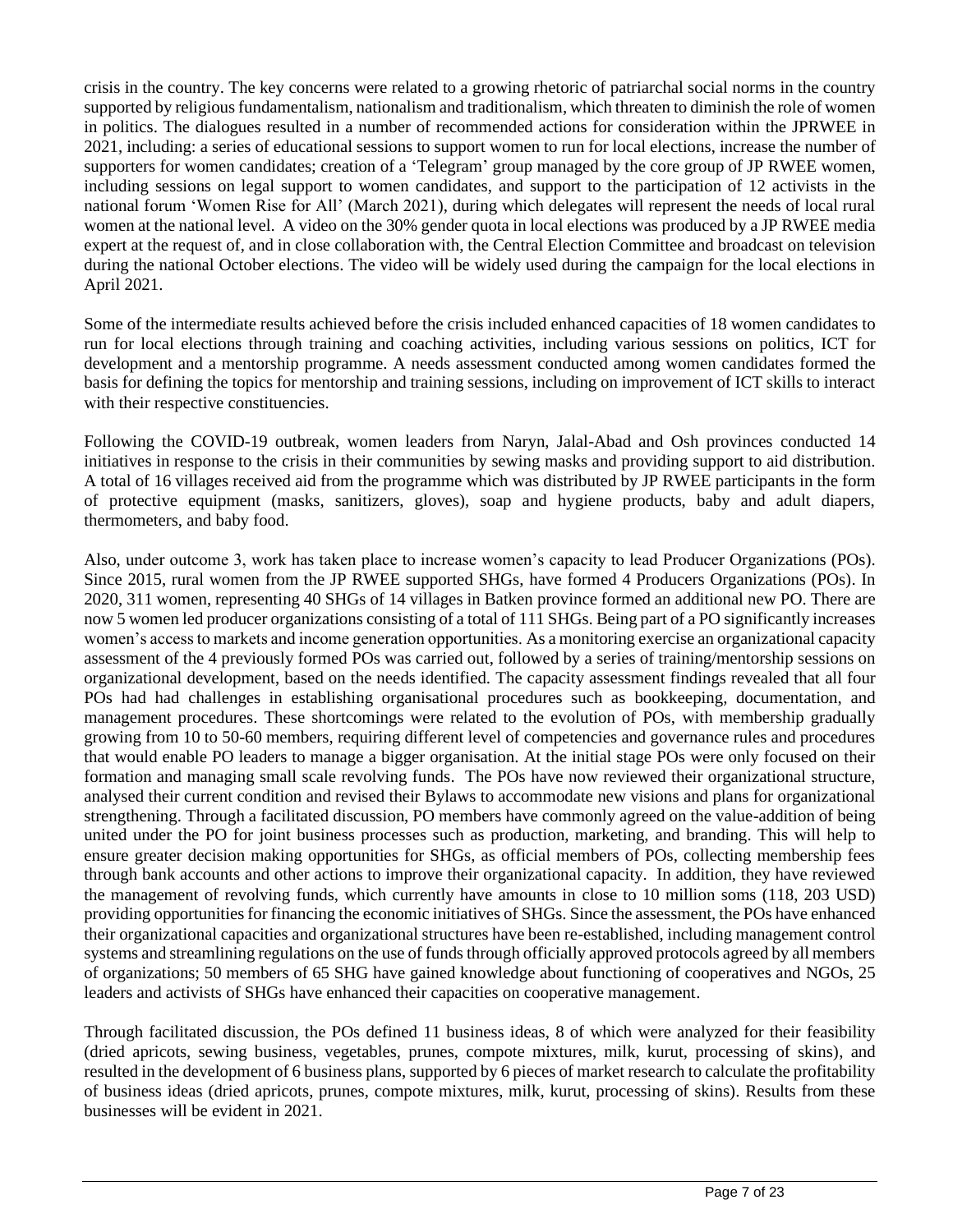At the onset of the COVID19 outbreak, the JP RWEE introduced an alternative mode of operations through online communication using the 'WhatsApp' and 'Telegram' apps. Taking into account the low level of digital knowledge and skills, UN Women initiated and organized a one-month online training on ICT, conducted by the private institute, the IT Academy, for programme beneficiaries and some local authority staff involved in programme implementation. In total, 80 participants took part. UN Women conducted weekly online consultations on effective social mobilization for village activists, that mobilized over 300 beneficiaries to raise awareness about COVID-19 prevention. Regular online meetings were held with activists to discuss the situation regarding activities on the ground, in order to address and collaboratively resolve difficulties and to monitor, coach and support the women. As a result of the training, some women started using online surveys within their group activities. For example, members of two self-help groups in Jerge Tal and Cholok-Kayyun villages collected data on the time local women spent baking bread every day. The survey results showed that 36.1% spend more than one hour, while 36.1% and 25% spend two and three hours, respectively. These findings resulted in the initiative 'Social Bread' that was organised in 5 villages as part of COVID-19 response interventions to reduce the negative impact of the crisis on the wellbeing of programme beneficiaries. Purchasing bread for 'Social Bread' project help women within the SHGs to free up their time for other activities, such as self-education, participation in social events, and spending time doing school homework with children. Further sustainability is envisaged from the expansion of the bakeries activities to the wider village communities.

The crises experienced in country served to highlight the importance of women's participation in decision making. Women participating in the programme have proven their leadership qualities during the COVID-19 crisis by helping vulnerable families on the ground. Their role was very important in solving the problems which communities faced during the nationally imposed 'lockdown'. Women activists in the JPRWEE target villages in Osh and Naryn provinces, which were most impacted by COVID-19, took the leadership in collecting information on vulnerable households requiring special assistance, acted as liaison contacts between villagers and local authorities, and assisted in the distribution of aid by ensuring coverage of the most vulnerable groups. In 6 target villages support to women leaders' initiatives was reinforced by two projects additional to the JP RWEE through coordinated actions which resulted in the women participating in the local authorities' development and adoption of Local Crisis preparedness plans.

During 2020, the JPRWEE, through linkages with other UN Women projects introduced the Adaptive Leadership and Positive Deviance (ALPD) approach, facilitated by a team of experts with experience of teaching this method at Oxford University in the UK. This approach will be used to support the process of development of the government's Gender Equality Strategy (GES). The approach is used to shift thinking from linear strategic planning to scenario thinking, allowing the development and implementation of strategies and plans that are adaptive to rapidly changing contexts and uncertain political, social and economic contexts. JP RWEE programme beneficiaries will contribute to the GES development process by bringing in rural women's perspectives and specific needs to the scenario planning for rural women's economic empowerment, leadership and participation in decision making.

Almost 70 participants (including experts, activists, and 15 JP RWEE beneficiaries have learnt the ALPD approach. In particular, for the purpose of the JP RWEE, this approach is being applied in the areas of: a) local government's partnership with women for COVID-19 response and crisis preparedness b) advancing women's political participation, including through local elections c) changing community's perceptions on women's role in, and contribution to, the processes of local development by focusing on promoting new social norms in support to women leadership and participation in local elections. JPRWEE women participated in a brainstorming session on defining new social norms and promoting positive image of rural women leaders ahead of the local elections in April 2021. The results of this approach will be documented in 2021.

In 2020 IFAD continued to support the implementation of the household methodology GALS (Gender Action Learning System) and the BALI (Business Action Learning for Innovation) methodology in two cooperatives ("Kadam" and "Iskra" cooperatives) and two associations ("Taaji" and "Bar El"). BALI aims to improve organizational management by engaging its members in joint work, developing their sense of responsibility and also of taking ownership of common goals. In the beginning of 2020 IFAD conducted review sessions with a focus on documenting actual GALS and BALI results along all dimensions of assessment (capacities, motivation, ability to link up with the external environment and business performance). The participating cooperatives and associations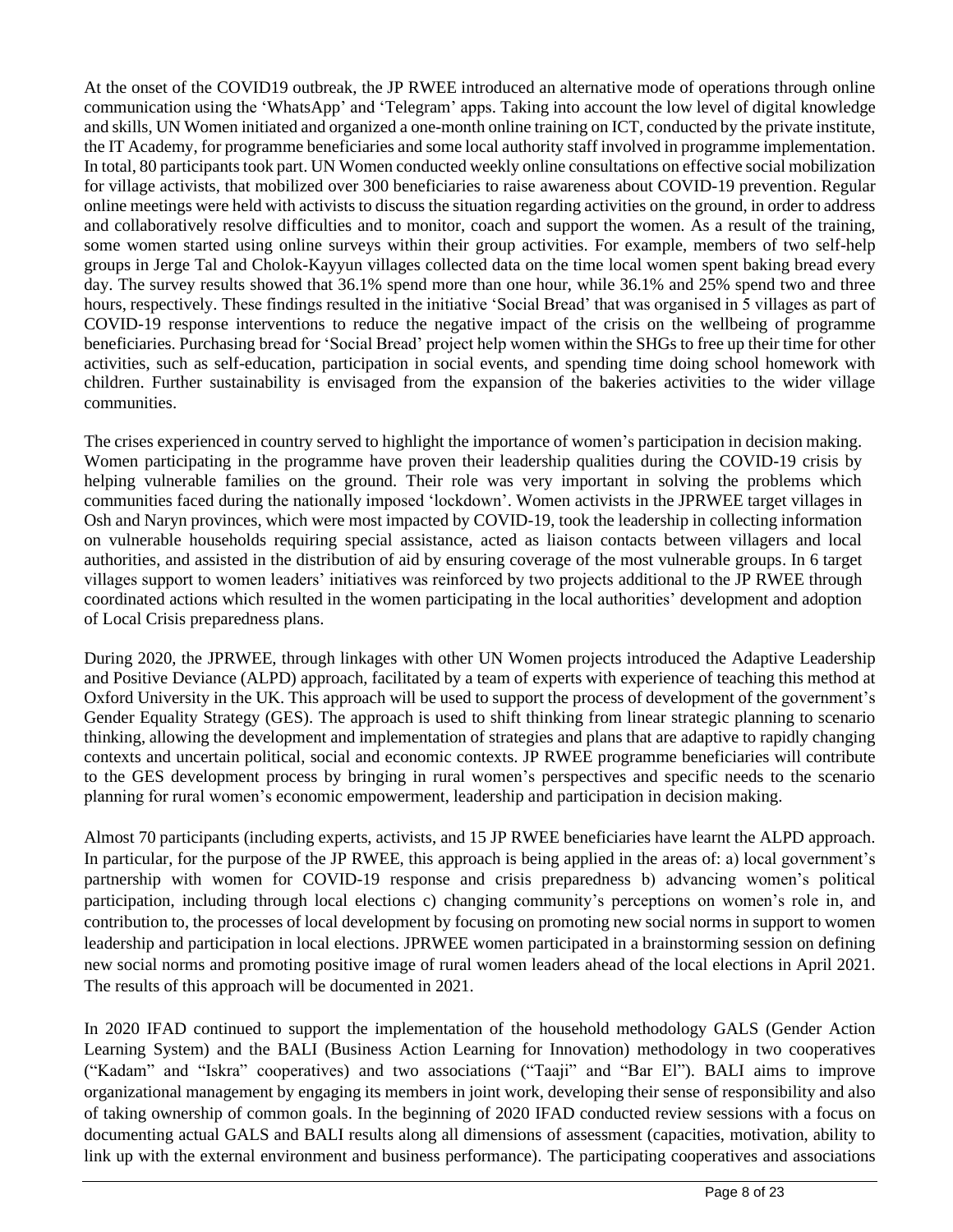praised BALI for its innovative and easy-to-use approach for gender-equitable business development. The review demonstrated that BALI has positively impacted the capacity of women's organizations and SHGs to work on increasing income, business capacity, financial management skills, organizational development and gender-sensitive business planning. BALI tools helped participants to increase motivation to start or improve their business. A total of 92% of the overall trainees reported on their enhanced interest, proactiveness and confidence, and confirmed that they can start and successfully implement innovative economic projects. The following results were achieved:

- 245 women have improved their business capacity and financial management skills with the help of BALI tools. In particular, they have skills to identify, plan, implement and conduct feasibility assessments for innovative, viable and profitable businesses.
- 317 women have started 65 innovative business projects within the PO structure (e.g. developing a new business or upgrading existing ones, ranging from frozen dumplings to setting up an ice-skating rink), and by enhancing their business capacity, financial management skills, organizational development and gendersensitive business planning through training and coaching support from JP RWEE.
- 250 rural women have significantly increased profit after they started using BALI. The level of profit ranged from 180% to 525%.
- An additional 67 women have started 11 BALI start-ups after trainings in October 2020.

The GALS process was continued in the same 10 pilot villages (second and third cohorts) in Osh and Jalalabad and in 5 villages in Naryn (cohorts 1,4). Emerging findings from an endline study reveal the following:

*At the Household (HH) level* - HHs engaged in the GALS catalyst process (2059 JP RWEE participants including those who completed GALS in 2019) have started practicing better family relations, with women getting more support, respect and care from other family members, unfair workload distribution has been reconsidered and women have had more access to decision making and resource distribution. In addition, HHs have now have a common vision which they are working to achieve. HH members started reducing unnecessary costs which has resulted in saving money to realise the family vision. They apply more developed critical and creative thinking, strategic planning and analytical skills in their daily lives. Domestic violence has decreased, and reconciliation processes have taken place within households.

*At the individual level*. 2059 women have become more confident and have belief in the future. Their increased income has resulted in their contribution to the household budget, and their role as women in general, being recognised within the household. It has also helped the women to improve their housing and housekeeping conditions by addressing their own practical needs through initiatives such as purchasing household appliances, renovating their homes, bringing water pipes into the home and building bathrooms. This has also eased women's workload and provided more free time which they used to attend different trainings, for self-education and healthcare. It was also found that women have become more active and acquired leadership skills.

*Organizational level*. The Gender Participatory Review tools that contain 4 Happy Family Review (HFR) tools tailored to the JP RWEE will be applied at the group level to see how the GALS tools have brought about change.

In 2020, the IFAD implementing partner 'Community Development Alliance' (CDA) adapted the GALS implementation to an online mechanism in response to the COVID-19 restrictions. A total of 12 catalyst workshops lasting 40 minutes each covered all the 5 basic GALS tools, with participants joining by mobile phone. Future online implementation will be adapted based on the experience. Participants agreed that the offline format is more interactive and engaging. However, it was felt that the online sessions were useful during the government imposed lockdown. Women also gained an increased interest in learning ICT skills. It was recognised that availability of appropriate devices, good internet connection and a minimum digital skills base were essential for the smooth running of the online sessions.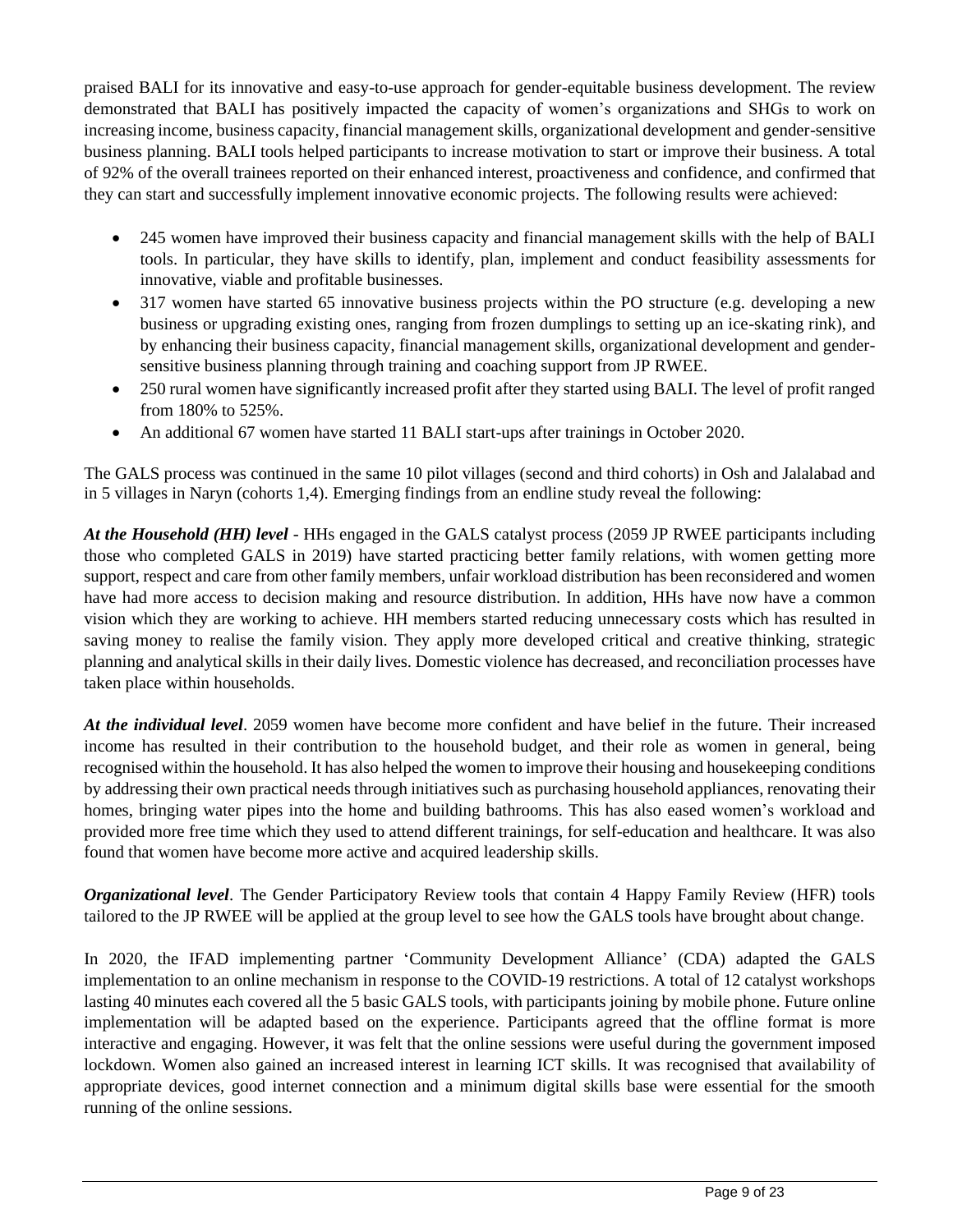The Gender Justice Diamond (GJD), which is the 5th basic GALS tool was upscaled in 10 villages (cohorts 2 and 3) of Osh and Jalalabad provinces, involving 1021 people (843 women, 178 men).

### **Outcome 4 A more gender responsive policy environment is secured for the economic empowerment of rural women**

Progress in this area was impacted by the political crisis that took place in October 2020 and resulted in the suspension of activities relating to capacity building of policy makers and parliamentarians to mainstream gender. There were challenges associated with a high turnover of State partners. Within 2020, the position of Vice Prime Minister (VPM) on Social Affairs (JP RWEE's key state counterpart) changed three times. This situation was replicated at the level of ministries and local government, causing a high level of uncertainty and delays to implementation. Despite political uncertainties, JP RWEE, through synergies with other UN Women projects and in partnership with UNGTG, has supported the Ministry of Labor and Social Development in launching important national process on the development of a new Gender Equality Strategy (GES) 2030. Aa key state policy document, GES frames state commitments towards gender equality in all spheres of life, including on WEE. The process commenced in late November 2020 and will continue in 2021, ensuring genuine participation of rural women leaders and activists in the GES development process. This will contribute to bringing evidence-based priorities and concerns regarding women economic opportunities for consideration and integration in the GES 2030.

During the reporting period UN Women has started cooperation with the "Central Asia Barometer" Public fund on the development of Women Profiles (WP) in various priority thematic areas, including on the status of rural women. This is co-funded by the JP RWEE. WPs are analytical briefs, aiming to provide national stakeholders with clear analysis, through a gender lens and other disaggregation dimensions of statistical data, which measure the progress on gender equality and degree of vulnerability, marginalization, advantages and benefits of particular groups of women in Kyrgyzstan. The profiles will include factual analysis based on official statistics and qualitative surveys of the vulnerable groups and its comparison with the opposite group, as well as a corresponding group of men for some profiles. The profiles will be finalised in 2021.

More than 80 women participated in a dialogue on the role of rural women in local economies and socio-political development, in particular during the response to the COVID-19 pandemic, by using a discussion platform provided by JP RWEE partners. A three-hour online event *'SHERINE'* ("gathering people for a good reason") was held and attended by rural women, bringing together women champions from across the country to discuss their initiatives in the areas of economics, social development, civic activism and leadership. Participants discussed concerns that require high-level political support as well as scaling up successful practices across the country. As a result of this event, JP RWEE activists developed recommendations to be included in the National Gender Equality Strategy (GES) 2021-2030. These included: expanding access of rural women to information, financial resources, ICT and professional opportunities; improving financial literacy for increased market access; developing a strategy to support women entrepreneurs at the level of the Ministry of Agriculture; raising awareness about the importance of women's participation in politics, organizing activities to involve rural women in public life, developing programs at the state level to increase women's political participation, and involving women in COVID-19 response strategies. The recommendations were presented to the Inter-ministerial Working Group on GES development. Its further consideration with the involvement of rural women activists has been postponed to 2021 due to the political crisis in late 2020.

#### **Describe any delays in implementation, challenges, lessons learned & best practices**

The overriding challenge experienced to programme implementation was the impact of the COVID-19 pandemic. The pandemic, and its associated restrictions to rural life, caused significant disruption to the lives of women, and to the planned programme activities.

Despite this unprecedented challenge, a clear level of resilience was displayed by JP RWEE participants. Furthermore, the programme was able to adapt its implementation modality in many aspects and adopt online mechanisms, helped by the wide network coverage in the country and the relatively high access to digital devices.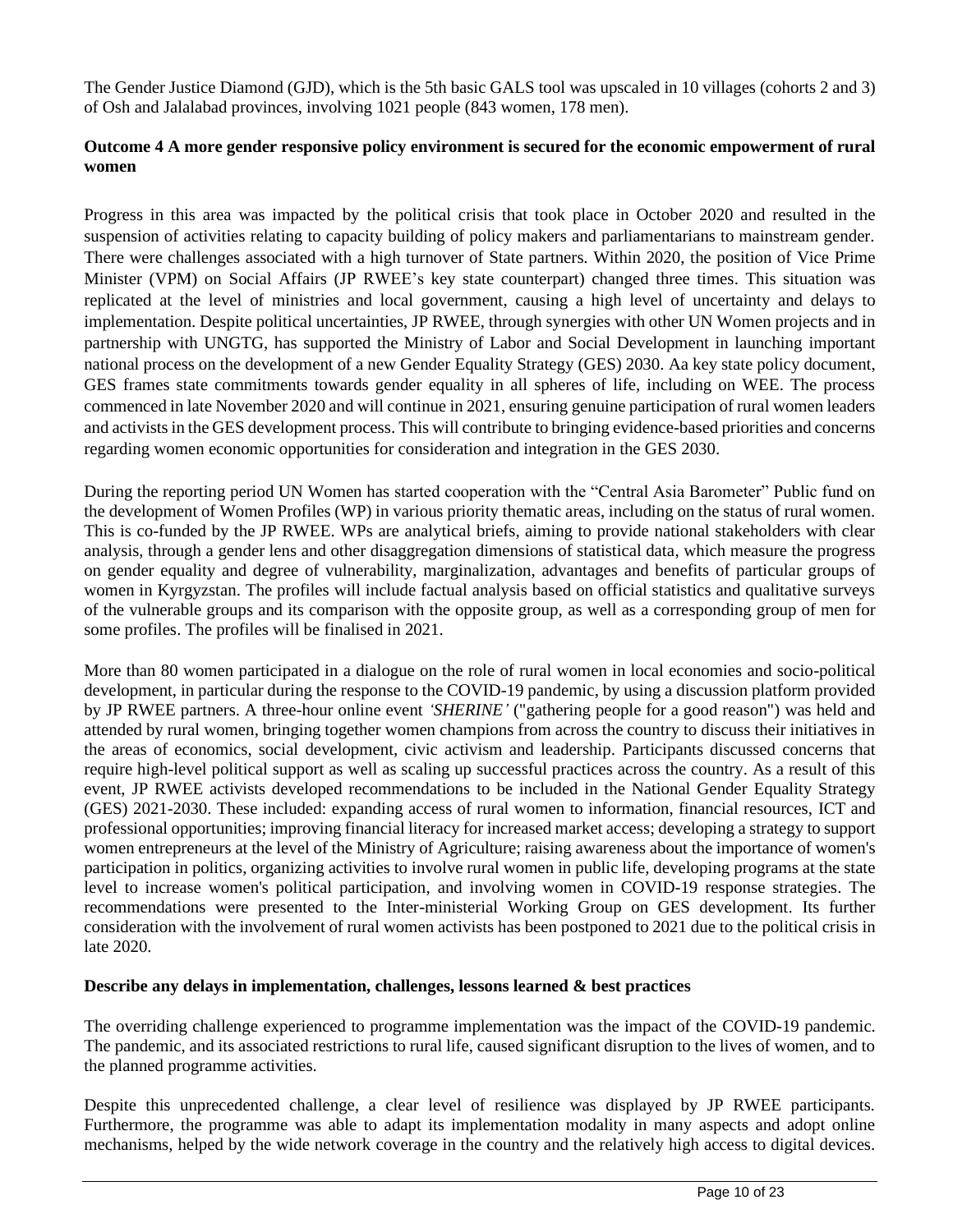As outlined above, a month long training was organised for 80 people, which facilitated the implementation of regular online training and consultations, and online meetings with women to discuss the evolving situation and address emerging challenges. Rural women have applied their new IT skills in their daily life, and two groups used their skills to develop a quick survey and expand their bakery business, as outlined above. Furthermore, support to newly established SHGs groups was carried out through online means with regular weekly online meetings being held with the women. This experience has contributed to learning around including women in digitilisation and incorporating digital inclusion in future interventions.

Despite the challenges to coordination as a result of the restrictions on movement and gatherings, the JP RWEE partner agencies succeeded in smoothly running inter-agency coordination through monthly online meetings. The team quickly identified new working modalities which enabled the continuity of project implementation within the limitations of the restrictions imposed (social distancing, mask wearing etc.).

Coordination with national partners was carried out through the National Steering Committee. Local authorities in target localities played an important role in ensuring the implementation of planned activities, and during periods of travel restrictions, village and district administrations helped to deliver agricultural inputs to beneficiaries. Along with new working modalities, a no cost extension was approved by the donors to enable a revised timeline in the face of delays to implementation.

According to data from the Ministry of the Economy, families that were mostly affected by the COVID-19 outbreak in Kyrgyzstan include poor households, those dependent on retail business and families with returned migrants with no employment opportunities. Regular consultations with the women confirmed the deterioration of the livelihood situation in the JP RWEE target areas and an increased risk of collapse of small-scale business enterprises, which had been earlier supported by the programme. Restriction of movement and lockdown also led to an increase in cases of domestic violence, inter-family and social tensions in the area.

In addition to the COVID-19 related challenges, the prolonged winter conditions affected the summer harvest. They were subsequently replanted, and a successful harvest was achieved. The local implementing partner and beneficiaries identified lessons learned and future mitigating action to prevent against such losses, as outlined in the results narrative above.

The COVID-19 crisis also revealed the sustainability of program results and the level of resilience of village activists and partners in confronting newly emerging challenges.

#### **Qualitative assessment:**

As outlined above, 2020 was a very challenging year for Kyrgyzstan. In this context, the JP RWEE was able to continue its work with women's groups to reduce the impact of the pandemic on their lives and livelihoods. The programme showed flexibility and adaptability in its approach, and a level of resilience to the shocks encountered was displayed among JP RWEE beneficiaries. Mutual help and solidarity between SHG members proved to be a good coping strategy enabling members to jointly address hardships during the crisis situation. Facilitated by the programme, SHGs members were able to continue interventions during the lockdown period and then accelerate implementation of planned activities.

Sustainability of POs was given a high priority during the year, particularly as the programme will finish in 2021. An implementing partner, The Union of Cooperatives, was engaged to support the assessment and strengthening of POs and is integrating sustainability across its capacity development work with the organisations. The culture of working together, fostered among SHGs members in the course of JPRWEE, provides a solid ground for PO members to consolidate their efforts, power and assets and to enter to the next level of business development with their own branding, marketing opportunities and improved production capacities. This contributes to moving women out of the lower end of production and opening up higher value opportunities for them.

The emerging results from the GALS and BALI assessments have shown that empowerment is taking place and that changing gender roles are being witnessed. Engaging men is proving to be a key approach. Final endline and assessment data will be available in 2021.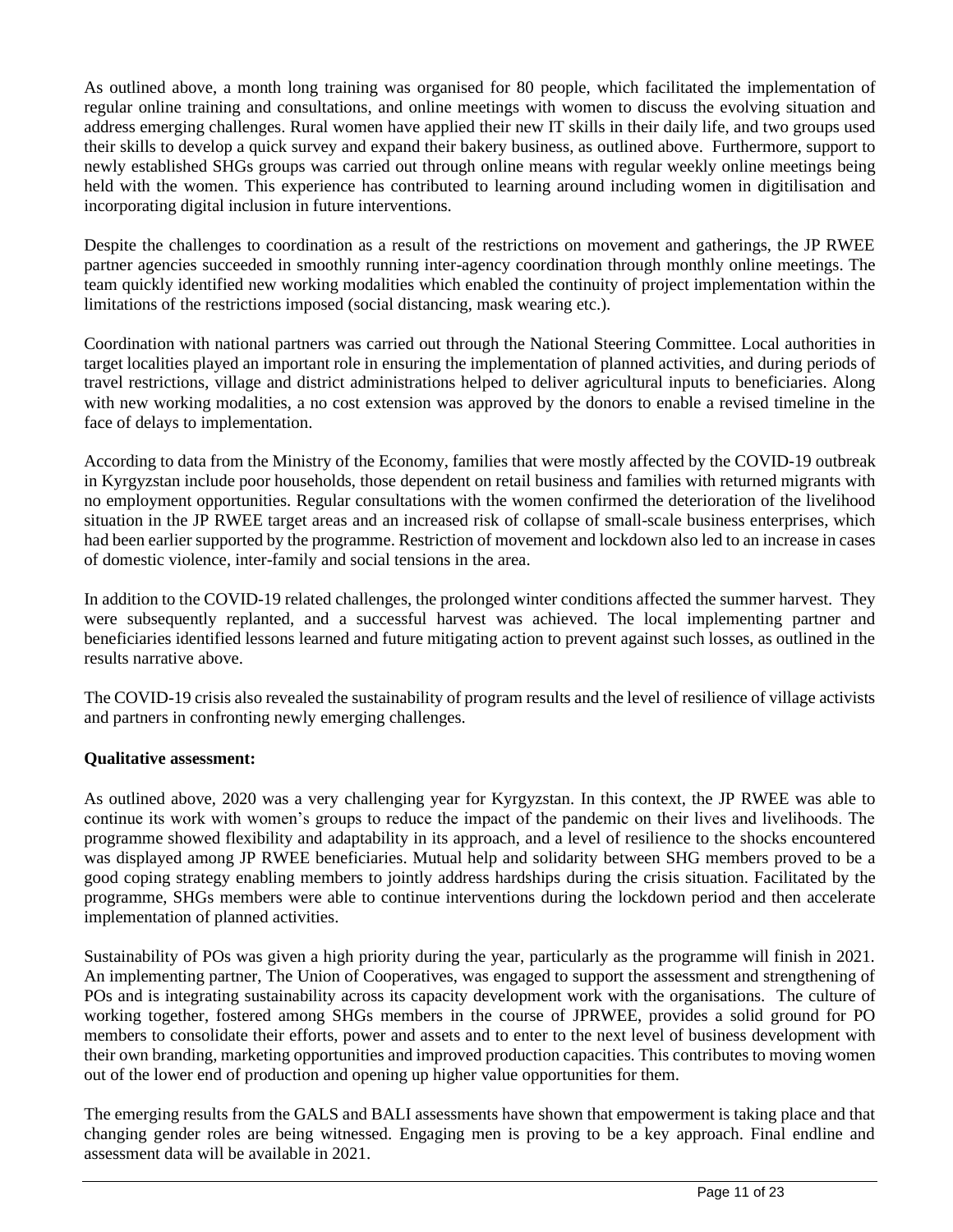The crisis has also reconfirmed the importance of women's leadership and participation in decision-making as the most important condition for effective development and progress for all, as was evident during the Covid-19 response. Women SHG members and leaders played a key role in mobilizing assistance to those in need at a critical time, when the number of cases was peaking and there was an urgent need for alternative methods of assistance. However, sufficient representation of women in politics remains a challenge and the upcoming local elections in 2021 are crucial. The mechanisms used by the JP RWEE to bring rural women's voices into policy dialogue ensure that concrete needs are listened to and that clear recommendations for strategy development are articulated and presented at the national policy development level. The development of policy and the inclusion of women in politics, particularly through the local elections, will be a key focus of the JP RWEE in 2021.

Coordination and partnership were key to the effective implementation of the programme during the pandemic. The coordination mechanisms in place meant that the National Steering Committee and the Technical Working Group was able to respond quickly to the evolving situation at the onset of COVID. Online meetings and discussion took place on an ongoing basis which resulted in a quick revision of the programme work plan, facilitated by timely and supportive engagement of the programme's donors. Coordination continued with the required intensity throughout the challenging periods of lockdown and restrictions.

Partnerships with programmes outside of the JP RWEE were also capitalised on to ensure that JP RWEE beneficiaries were incorporated into COVID-19 responses. This included JP RWEE beneficiaries being surveyed in a national government led multi agency survey involving UN Women. The JP RWEE was also incorporated into UN Women's Election Project which supports women to run for local elections. GALS beneficiaries were linked to the RERP project. The partnership with the private sector IT Academy was critical to supporting the transition to online mechanism during the pandemic.

Final results from the 2020 Annual Workplan will be available in 2021, following the completion of the no cost extension period. Learnings from 2020, and the wider programme period, will be pivotal to the design and development of a potential second phase.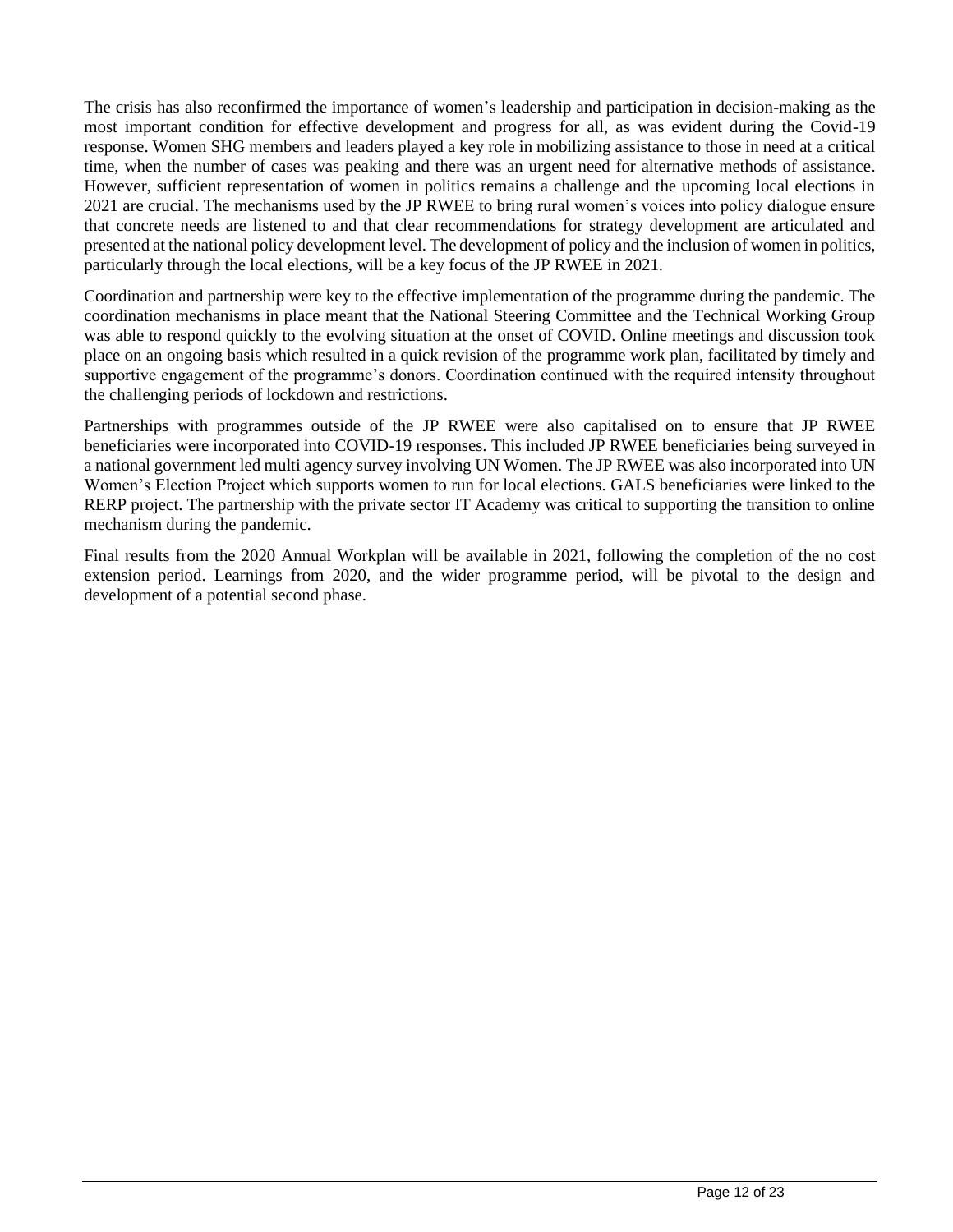# **ii) Indicator Based Performance Assessment:**

|                                                                                                                                                                                                                                                                          | <b>Achieved Indicator Targets</b>                                                                                                                                                                                                                                                                                                                                                                                                                                                                                                                                                                                                                                                                                                                                                                                                                                                                                                                                                                                                                                                                                                                                                                                                                                                                                                                                 | <b>Reasons for Variance with Planned</b>                                                                                                                                  | <b>Source of Verification</b>                                        |  |
|--------------------------------------------------------------------------------------------------------------------------------------------------------------------------------------------------------------------------------------------------------------------------|-------------------------------------------------------------------------------------------------------------------------------------------------------------------------------------------------------------------------------------------------------------------------------------------------------------------------------------------------------------------------------------------------------------------------------------------------------------------------------------------------------------------------------------------------------------------------------------------------------------------------------------------------------------------------------------------------------------------------------------------------------------------------------------------------------------------------------------------------------------------------------------------------------------------------------------------------------------------------------------------------------------------------------------------------------------------------------------------------------------------------------------------------------------------------------------------------------------------------------------------------------------------------------------------------------------------------------------------------------------------|---------------------------------------------------------------------------------------------------------------------------------------------------------------------------|----------------------------------------------------------------------|--|
|                                                                                                                                                                                                                                                                          |                                                                                                                                                                                                                                                                                                                                                                                                                                                                                                                                                                                                                                                                                                                                                                                                                                                                                                                                                                                                                                                                                                                                                                                                                                                                                                                                                                   | Target (if any)                                                                                                                                                           |                                                                      |  |
| Outcome 1 Improved food and nutrition security                                                                                                                                                                                                                           |                                                                                                                                                                                                                                                                                                                                                                                                                                                                                                                                                                                                                                                                                                                                                                                                                                                                                                                                                                                                                                                                                                                                                                                                                                                                                                                                                                   |                                                                                                                                                                           |                                                                      |  |
| Indicator: Quant: Increase of agricultural<br>production of women farmers Average dietary<br>diversity score<br>Qual: Evidence of improvement of rural<br>women dietary diversity and consumption<br>patterns<br><b>Baseline: 6.22</b><br><b>Planned Target:</b> $> 6.1$ | In June 2020, unstable cool weather with continuous heavy rains, frost and snow occurred in some areas of Naryn <i>oblast</i> .<br>Such weather conditions had a negative impact on the growth of agricultural plants. Vegetable seedlings planted in the<br>open ground were particularly affected, being severely stressed and stunted in their development (tomatoes, cauliflower,<br>pepper, cucumbers, broccoli), which resulted in a significant reduction in yields. Some of the heat-loving crops, such as<br>cucumbers and peppers died and these plants had to be reseeded as a result.<br>Despite these difficult conditions, 300 beneficiaries improved the quality of household nutrition with fresh and organically<br>grown vegetables , such as tomato, cucumber, cabbage, carrot, broccoli and pepper. Beneficiaries started to harvest from<br>June until November 2020. SHGs were trained on how to keep records on received harvest and sales. Based on these<br>records, by November 2020, SHGs had gained 98.2 tons of vegetables with an average income of more than 2 000 000<br>KSZ (23 640 USD). Part of this harvest was used for their own consumption (30%), some part for preservation (on average<br>up to 42%), and the remaining part for sales (27.5 tons of vegetables) with a total amount of 590 thousand KGS (6973<br>USD). |                                                                                                                                                                           |                                                                      |  |
|                                                                                                                                                                                                                                                                          | Output 1.1 Rural women have increased access to and control over resources, assets and services critical for their food and nutrition security                                                                                                                                                                                                                                                                                                                                                                                                                                                                                                                                                                                                                                                                                                                                                                                                                                                                                                                                                                                                                                                                                                                                                                                                                    |                                                                                                                                                                           |                                                                      |  |
| <b>Indicator</b><br><b>1.1.1</b> Number of rural women<br>access to diversified<br>Crop<br>increased<br>production through planting of 10 community<br>gardens<br><b>Baseline: 0</b><br>Planned Target: 450 women/50 men                                                 | Planned for the next reporting periods                                                                                                                                                                                                                                                                                                                                                                                                                                                                                                                                                                                                                                                                                                                                                                                                                                                                                                                                                                                                                                                                                                                                                                                                                                                                                                                            | This activity was postponed to spring<br>2021 as it was not possible to select<br>villages for planting community<br>gardens as a result of the COVID-19<br>restrictions. | Minutes of the JP RWEE Technical<br>coordination meeting, April 2020 |  |
| Indicator 1.1.2 Number of rural women<br>utilizing improved production techniques<br>(provision of drip irrigation systems in 10 fruit<br>gardens)<br><b>Baseline:0</b>                                                                                                  | Planned for the next reporting periods                                                                                                                                                                                                                                                                                                                                                                                                                                                                                                                                                                                                                                                                                                                                                                                                                                                                                                                                                                                                                                                                                                                                                                                                                                                                                                                            | This activity was postponed to spring<br>2021<br>due<br>COVID-19<br>to<br>the<br>restrictions.                                                                            | Minute of the ARWEE Technical<br>coordination meeting. April 2020    |  |
| Planned Target: 270 women/30men                                                                                                                                                                                                                                          |                                                                                                                                                                                                                                                                                                                                                                                                                                                                                                                                                                                                                                                                                                                                                                                                                                                                                                                                                                                                                                                                                                                                                                                                                                                                                                                                                                   |                                                                                                                                                                           |                                                                      |  |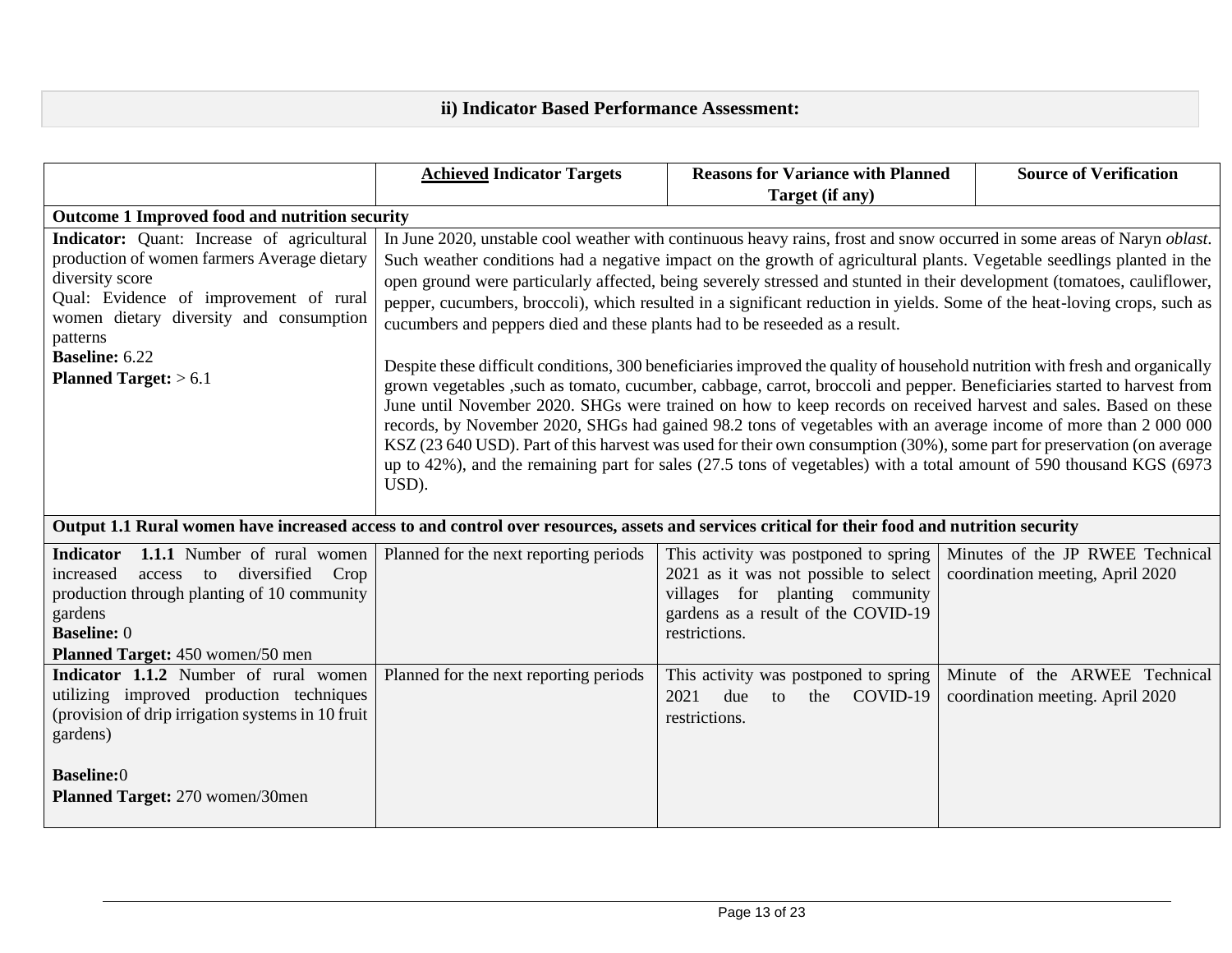| Indicator 1.1.3. Number of rural women<br>utilizing improved production techniques<br>(when planting apple, apricot, cherry and plum<br>seedlings and etc.)<br><b>Baseline: 0</b><br>Planned target: 450 women/50 men                                                                                                                                                                                                                                 | Planned for the next reporting periods                                                                                                                                                                                                                       | This activity was postponed to spring<br>2021.                                                                                                                            | Minute of the ARWEE Technical<br>coordination meeting. April 2020 |  |
|-------------------------------------------------------------------------------------------------------------------------------------------------------------------------------------------------------------------------------------------------------------------------------------------------------------------------------------------------------------------------------------------------------------------------------------------------------|--------------------------------------------------------------------------------------------------------------------------------------------------------------------------------------------------------------------------------------------------------------|---------------------------------------------------------------------------------------------------------------------------------------------------------------------------|-------------------------------------------------------------------|--|
| Indicator 1.1.4. Number of rural women<br>utilizing improved production techniques,<br>(when planting vegetable seeds: tomato,<br>cucumber, pepper, sweet corn, carrot etc).<br><b>Baseline: 0</b><br>Planned target: 270 women and 30 men                                                                                                                                                                                                            | 300 beneficiaries received vegetable<br>seeds (cucumber, tomato, pepper,<br>cauliflower, broccoli, carrot and<br>cabbage) 300 beneficiaries received 30<br>kgs of Sweet corn seeds.<br>In total 600 beneficiaries were<br>provided with the vegetable seeds. | No variance                                                                                                                                                               | Transmission acceptance certificates<br>and POs                   |  |
| Indicator 1.1.5. Number of rural women<br>utilizing improved production techniques<br>(mini-plastic greenhouses)<br><b>Baseline: 0</b><br>Planned target: 270 women and 30 men                                                                                                                                                                                                                                                                        | 300 beneficiaries utilising mini-plastic<br>tunnel greenhouses in 12 pilot villages<br>of Naryn oblast;                                                                                                                                                      | No variance                                                                                                                                                               | Transmission acceptance certificates<br>and POs                   |  |
| Output 1.2 Rural women have greater capacity to enhance and control local food security reserves and their production                                                                                                                                                                                                                                                                                                                                 |                                                                                                                                                                                                                                                              |                                                                                                                                                                           |                                                                   |  |
| -Activities that involve capacity building and input provision through Farmer Field Schools (FFS) should always be included under this output.<br>-In general, all activities related to post harvest facilities and actions should be included here, including the use of food processing technologies and Community Grain<br>Reserves. Please clearly quantify, if the case, how they were used during the COVID-19 crisis as a response mechanism. |                                                                                                                                                                                                                                                              |                                                                                                                                                                           |                                                                   |  |
| Indicator 1.2.1 Number of rural women<br>utilizing improved production techniques<br>(participated in trainings of farmers on fruit<br>production technologies)<br><b>Baseline:0</b><br>Planned Target: 270 women and 30 men                                                                                                                                                                                                                          | Planned for the next reporting period                                                                                                                                                                                                                        | This activity was postponed to spring<br>2021 as it was not possible to select<br>villages for planting community<br>gardens as a result of the COVID-19<br>restrictions. | Minute of the ARWEE Technical<br>coordination meeting. April 2020 |  |
| Indicator 1.2.2 Number of rural women<br>utilizing improved production techniques<br>(participated in trainings of farmers on berry<br>production technologies).<br><b>Baseline: 0</b><br>Planned Target: 270 women and 30 men                                                                                                                                                                                                                        | Planned for the next reporting period                                                                                                                                                                                                                        | This activity was postponed to spring<br>2021.                                                                                                                            | Minute of the ARWEE Technical<br>coordination meeting. April 2020 |  |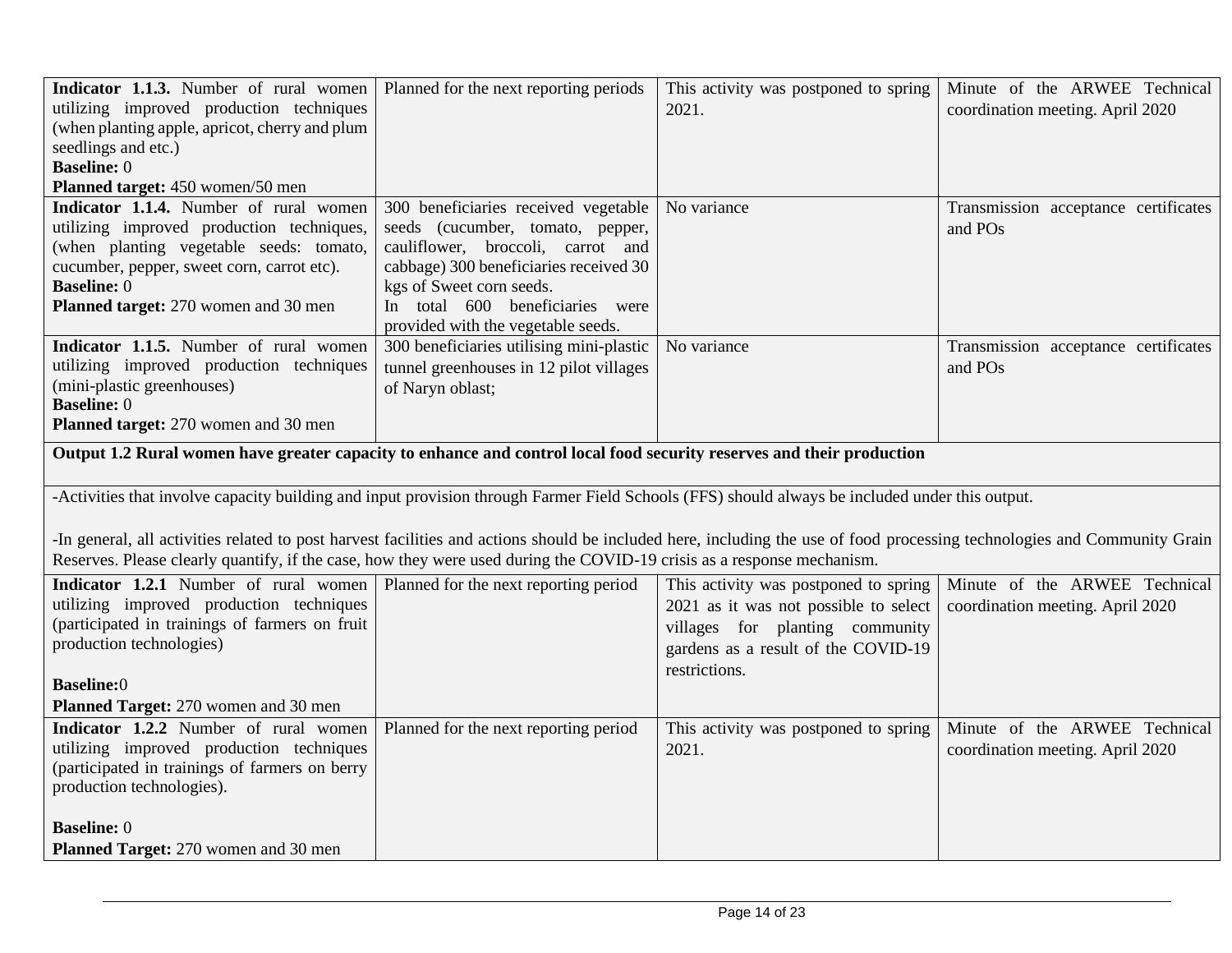| Indicator 1.2.3. Number of rural women<br>utilizing improved production techniques<br>(participated in trainings on basics of Organic<br>Agriculture and Integrated Pest management)<br><b>Baseline: 0</b><br>Planned target: 270 women and 30 men                                                                                               | Planned for the next reporting period                                                                                                                                                                                                                                                               | This activity was postponed to spring<br>2021.                                                                                                                                                                                                                                                                                                                            | Minute of the ARWEE Technical<br>coordination meeting. April 2020                                     |
|--------------------------------------------------------------------------------------------------------------------------------------------------------------------------------------------------------------------------------------------------------------------------------------------------------------------------------------------------|-----------------------------------------------------------------------------------------------------------------------------------------------------------------------------------------------------------------------------------------------------------------------------------------------------|---------------------------------------------------------------------------------------------------------------------------------------------------------------------------------------------------------------------------------------------------------------------------------------------------------------------------------------------------------------------------|-------------------------------------------------------------------------------------------------------|
| Indicator 1.2.4. Number of rural women<br>utilizing improved production techniques<br>(participated in trainings on Soil and Water<br>management with basics of Conservation<br>Agriculture (1 session) (for new SHG)<br><b>Baseline:</b><br>Planned target: 270 women and 30 men                                                                | 30 training days conducted for project<br>beneficiaries in Naryn province.<br>Number of participants: 300 farmers,<br>including 271 women and 29 men. 07-<br>16 July 2020                                                                                                                           | No variance                                                                                                                                                                                                                                                                                                                                                               | and final Narrative and<br>Interim<br>Financial reports of PF Chui-Talas<br>RAS (June. November 2020) |
| Indicator 1.2.5. Number of rural women<br>utilizing improved production techniques<br>(received the consultancy services and<br>technical (agronomical) support during the<br>growing season (field trips of trainers -<br>agronomists, after each training<br>and<br>consultation)<br><b>Baseline: 0</b><br>Planed target: 540 women and 60 men | 600 beneficiaries including members<br>of 1 <sup>st</sup> , 2 <sup>nd</sup> and 3 <sup>rd</sup> cohort received<br>consulting services by agronomists.<br>Off-line and on-line advisory services<br>provided<br>throughout<br>the<br>was<br>vegetation season until November<br>2020 by agronomists | No variance                                                                                                                                                                                                                                                                                                                                                               | Interim and final Narrative and<br>Financial reports of PF Chui-Talas<br>RAS (June. November 2020)    |
| Indicator 1.2.6. Number of rural women<br>utilizing improved production techniques (<br>participated in trainings on vegetable<br>production technologies (for new SHGs)<br><b>Baseline: 0</b><br>Planned target: 270 women and 30 men                                                                                                           | 15 training was conducted for project<br>beneficiaries with participation of 300<br>beneficiaries, including 271 women<br>and 29 men.<br>10-23 June 2020                                                                                                                                            | No variance                                                                                                                                                                                                                                                                                                                                                               | Interim and Final Narrative and<br>Financial reports of PF Chui-Talas<br>RAS (June, November 2020)    |
| Indicator 1.2.7. Number of rural women<br>utilizing improved production techniques<br>(participated in trainings on fruit and<br>vegetable processing technologies (for new<br>SHGs)<br><b>Baseline: 0</b><br>Planned target: 270 women and 30 men                                                                                               | 30 Trainings was conducted for 300<br>beneficiaries, Including 271 women<br>and 29 men. $20$ August - 11 September<br>2020                                                                                                                                                                          | No variance                                                                                                                                                                                                                                                                                                                                                               | Interim and Final narrative and<br>financial report of PF Chui-Talas RAS<br>(June, November 2020)     |
| Outcome 2 Rural women have increased income to secure their livelihoods.                                                                                                                                                                                                                                                                         |                                                                                                                                                                                                                                                                                                     |                                                                                                                                                                                                                                                                                                                                                                           |                                                                                                       |
| <b>Indicator:</b> Quant.: Income generated by rural<br>women's cooperatives from their sales to<br>WFP and other markets                                                                                                                                                                                                                         |                                                                                                                                                                                                                                                                                                     | 300 beneficiaries improved the quality of their household's nutrition with fresh and organically grown vegetables such<br>as tomatoes, cucumbers, cabbage, carrots, broccoli and peppers. Beneficiaries started to receive their harvest from June<br>until November 2020. SHGs were trained on how to keep recording their harvest and its sales. Based on this recorded |                                                                                                       |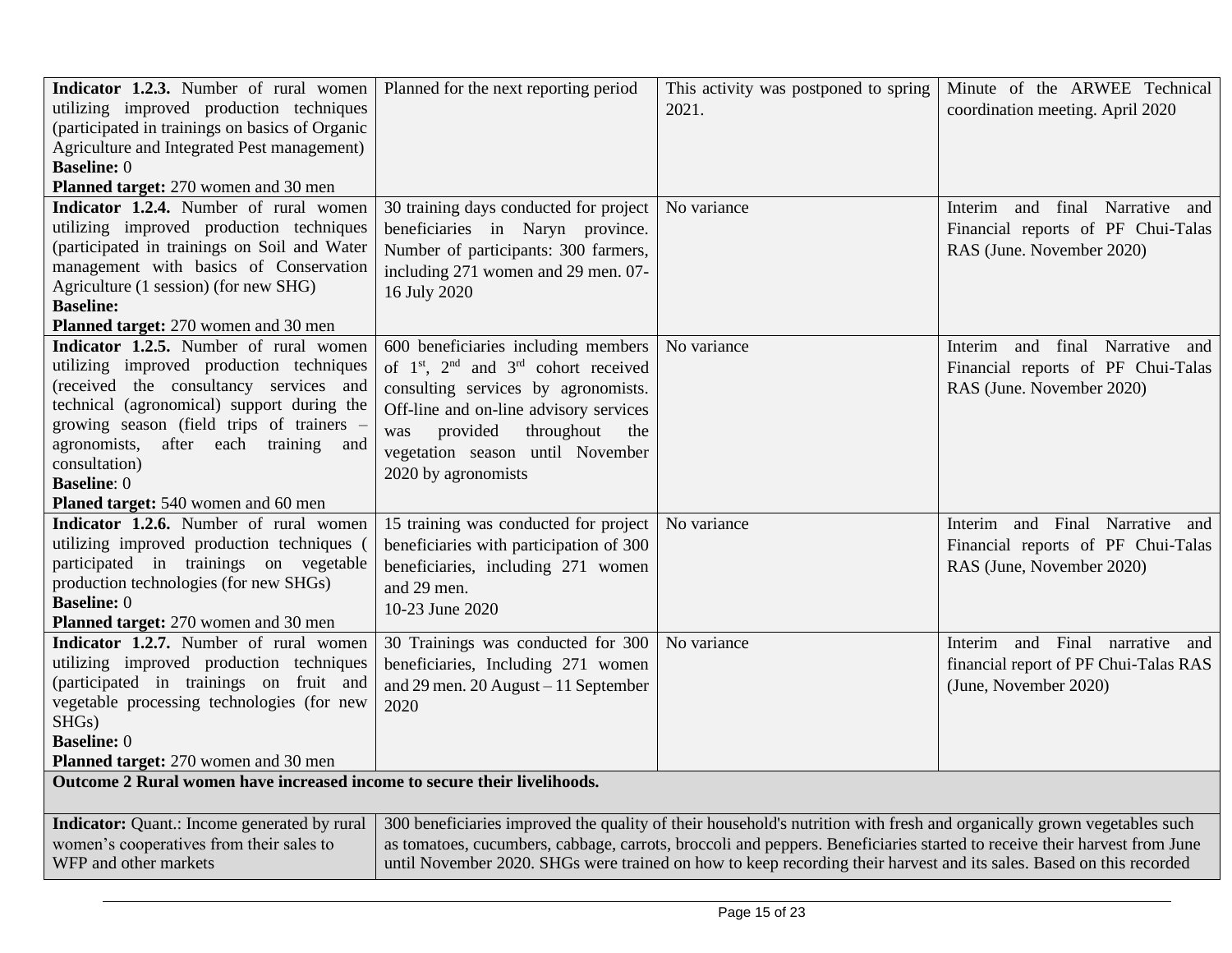| Qual: Income generated by rural women's                                                                                                                                                                                                                                                                                                                                                      |                                                                                                                                                                                                                                                                                                                                                                          | information, by November 2020, SHGs gained 98.2 mt of vegetables with the total amount of income on average of                                                                                                               |                                                                                                      |
|----------------------------------------------------------------------------------------------------------------------------------------------------------------------------------------------------------------------------------------------------------------------------------------------------------------------------------------------------------------------------------------------|--------------------------------------------------------------------------------------------------------------------------------------------------------------------------------------------------------------------------------------------------------------------------------------------------------------------------------------------------------------------------|------------------------------------------------------------------------------------------------------------------------------------------------------------------------------------------------------------------------------|------------------------------------------------------------------------------------------------------|
| self-help groups from their sales                                                                                                                                                                                                                                                                                                                                                            | more than KGS 2,000,000 (USD 23,640). Part of this harvest (30 percent) was used for their own consumption, some                                                                                                                                                                                                                                                         |                                                                                                                                                                                                                              |                                                                                                      |
|                                                                                                                                                                                                                                                                                                                                                                                              | parts for preservation (on average up to 42 percent) and the remaining part for sales (27.5 mt of vegetables with a total                                                                                                                                                                                                                                                |                                                                                                                                                                                                                              |                                                                                                      |
| <b>Baseline: TBD</b>                                                                                                                                                                                                                                                                                                                                                                         | amount of KGS 590,000 (USD 6,973).                                                                                                                                                                                                                                                                                                                                       |                                                                                                                                                                                                                              |                                                                                                      |
| <b>Planned Target: TBD</b>                                                                                                                                                                                                                                                                                                                                                                   |                                                                                                                                                                                                                                                                                                                                                                          |                                                                                                                                                                                                                              |                                                                                                      |
| Output 2.1 Rural women have enhanced entrepreneurship skills and value chains to access markets for their products                                                                                                                                                                                                                                                                           |                                                                                                                                                                                                                                                                                                                                                                          |                                                                                                                                                                                                                              |                                                                                                      |
| Indicator 2.1.1 a.Number of rural women who<br>the<br>underwent<br>business<br>mentorship<br>programme<br>Baseline: 700 beneficiaries (670 females and<br>30 males)<br>Planned Target: 350 rural women                                                                                                                                                                                       | 840 beneficiaries (831 women)<br>and 9 men) were provided<br>with 42 capacity-building<br>training sessions with a focus<br>on business-<br>related/entrepreneurship skills<br>in the areas of bakery, sewing,<br>milk processing, poultry<br>farming and handicrafts.                                                                                                   | There was additional take up of SHGs                                                                                                                                                                                         | List of participants<br>Final report of the service providers<br>(WFP and UN Women)                  |
| Indicator 2.1.1b. Number of individual/group<br>businesses created<br>Baseline: 15<br>Planned Target: At least 15 individual/group<br>businesses created                                                                                                                                                                                                                                     | 15 businesses selected                                                                                                                                                                                                                                                                                                                                                   |                                                                                                                                                                                                                              |                                                                                                      |
| Indicator 2.1.2. Number of recipients of<br>food/cash<br>Baseline: 700 beneficiaries (670 women, 30<br>men)<br>Planned Target: 800 rural women                                                                                                                                                                                                                                               | WFP distributed 130 mt (119)<br>$\bullet$<br>mt of wheat flour and 11 mt<br>of vegetable oil) of food to<br>793 beneficiaries                                                                                                                                                                                                                                            | N/A                                                                                                                                                                                                                          | Report of the service provider                                                                       |
| Outcome 3: Rural women have enhanced leadership and participation in their communities and in rural institutions, and in shaping laws, policies and                                                                                                                                                                                                                                          |                                                                                                                                                                                                                                                                                                                                                                          |                                                                                                                                                                                                                              |                                                                                                      |
| programmes.                                                                                                                                                                                                                                                                                                                                                                                  |                                                                                                                                                                                                                                                                                                                                                                          |                                                                                                                                                                                                                              |                                                                                                      |
|                                                                                                                                                                                                                                                                                                                                                                                              |                                                                                                                                                                                                                                                                                                                                                                          |                                                                                                                                                                                                                              |                                                                                                      |
| <b>Indicator:</b> Quant: Number of rural women<br>running for representatives in rural councils<br>Qual: Evidence of rural women's<br>empowerment in intrahousehold decision<br>making<br><b>Baseline:</b> TBD based on new elections (due to<br>the COVID-19 and unstable political situation<br>after Parliamentary election was postponed to<br>April 2021, before planned in April 2020) | 18 candidates participated in program<br>mentoring activities and are prepared<br>to participate in upcoming local<br>elections: to formulate their needs,<br>requirements,<br>participate<br>in<br>development planning and budgeting<br>processes at the local level, and to<br>contribute to the development of the<br>regulatory framework at the national<br>level. | Due to the COVID-19, unstable<br>political situation after Parliamentary<br>election, after that Presidential election<br>in 10th January 2021 Central Election<br>Committee was postponed local<br>elections to April 2021. | Women's Leadership Consultant's<br>report<br>Central Election Committee's election<br>results report |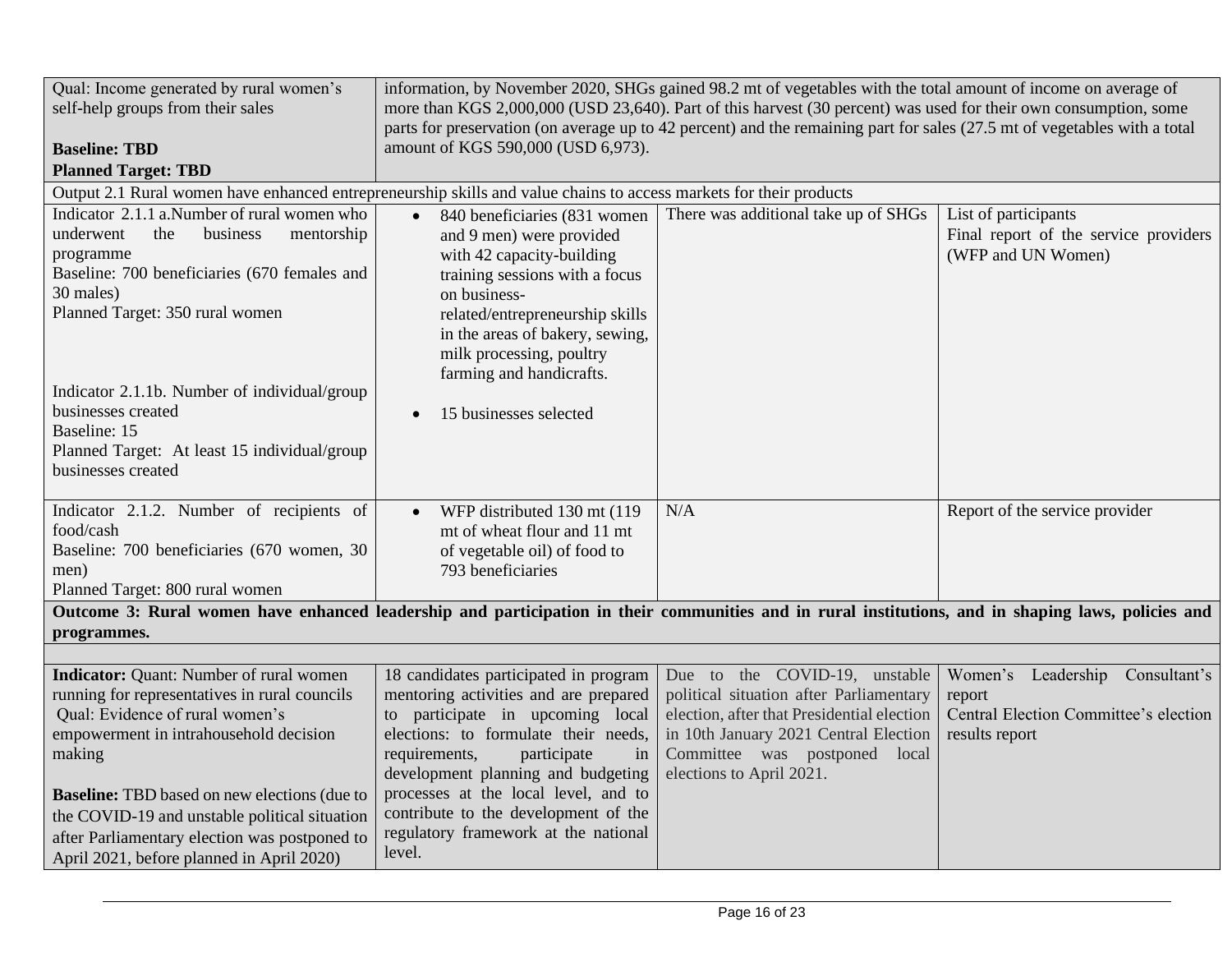| <b>Planned Target: 10</b>                                                                                                                                                                                                                                                                                                                                                                                                                                                                                                                                                                                                            | In $1st$ quarter of 2021 activities on<br>women-leadership will be continued.                                                                                          |                                                                                                                                                                                              |                                                                                                         |
|--------------------------------------------------------------------------------------------------------------------------------------------------------------------------------------------------------------------------------------------------------------------------------------------------------------------------------------------------------------------------------------------------------------------------------------------------------------------------------------------------------------------------------------------------------------------------------------------------------------------------------------|------------------------------------------------------------------------------------------------------------------------------------------------------------------------|----------------------------------------------------------------------------------------------------------------------------------------------------------------------------------------------|---------------------------------------------------------------------------------------------------------|
|                                                                                                                                                                                                                                                                                                                                                                                                                                                                                                                                                                                                                                      |                                                                                                                                                                        |                                                                                                                                                                                              |                                                                                                         |
| Output 3.1 Rural women, including young women have enhanced confidence and leadership skills to participate in local governance<br>18 candidates participated in program mentoring activities and are prepared to participate in upcoming local elections: to formulate their needs, requirements, participate<br>in development planning and budgeting processes at the local level, and to contribute to the development of the regulatory framework at the national level.                                                                                                                                                        |                                                                                                                                                                        |                                                                                                                                                                                              |                                                                                                         |
| Indicator 3.1.1 a. Number of women<br>candidates for elections in local councils<br><b>Baseline: 0</b><br>Planned Target: 10 rural women<br>Indicator 3.1.1b. Number of women<br>participating in decision-making process at the<br>local-self-government level<br><b>Baseline: 80</b><br>Planned Target: 30 rural women                                                                                                                                                                                                                                                                                                             | 36 women candidates from the target<br>municipalities<br>registered<br>their<br>candidature for the local elections.<br>No women were elected as they were<br>not held | Due to the COVID-19 pandemic and<br>the political instability in Kyrgyzstan<br>after the disputed national elections in<br>October 2020, local elections were<br>postponed until April 2021. | Women's Leadership<br>Consultant's<br>report<br>Central Election Committee's election<br>results report |
| Indicator 3.1.2. Number of community<br>initiatives supporting women candidates for<br>local council<br><b>Baseline: 9</b><br><b>Planned Target:</b> 10 community initiatives                                                                                                                                                                                                                                                                                                                                                                                                                                                        | 14 initiatives relating to COVID-19<br>organized<br>response<br>were<br>and<br>implemented.                                                                            | Due to the COVID-19 situation,<br>women who had planned to participate<br>in the local elections initiated COVID-<br>19 response activities at the local level.                              | Women's Leadership<br>Consultant's<br>report                                                            |
| Output 3.2: Rural women have greater organizational capacities to form, sustain and participate into POs, cooperatives and unions                                                                                                                                                                                                                                                                                                                                                                                                                                                                                                    |                                                                                                                                                                        |                                                                                                                                                                                              |                                                                                                         |
| With the support from the programme, rural women members of POs have enhanced their organizational capacities to form, sustain and participate in POs. Organizational<br>structures of 4 organizations were developed, including management control systems; streamlining regulations on the use of funds through officially approved protocols<br>agreed by all members of organizations. 50 members of 65 SHGs have gained knowledge on the functioning of cooperatives and NGOs; 25 leaders and activists of SHGs<br>have enhanced their capacities on cooperative management. Six business plans were developed and implemented. |                                                                                                                                                                        |                                                                                                                                                                                              |                                                                                                         |
| Indicator 3.2.1. Number of rural women<br>mobilized in self-help groups for joint<br>economic activities<br><b>Baseline:</b> 700 (670 women, 30 men)<br>Planned Target: 270 women (and 30 men)                                                                                                                                                                                                                                                                                                                                                                                                                                       | 294 women and 6 men mobilized into<br>54 self-help groups                                                                                                              | additional 24<br>An<br>women<br>were<br>included based on need and interest to<br>join.                                                                                                      | Social Mobilization Consultant's and<br>village activists' reports                                      |
| Indicator 3.2.2a. Number of POs formally<br>registered as cooperatives<br><b>Baseline:0</b><br>Planned targets: 2 Producer Organizations                                                                                                                                                                                                                                                                                                                                                                                                                                                                                             | 42 SHGs from 18 villages of Batken<br>December<br>2020<br>province<br>in<br>established Cooperative<br>"Organic<br>appricot" (Nukura oruk).                            | No variance                                                                                                                                                                                  | Service provider's report                                                                               |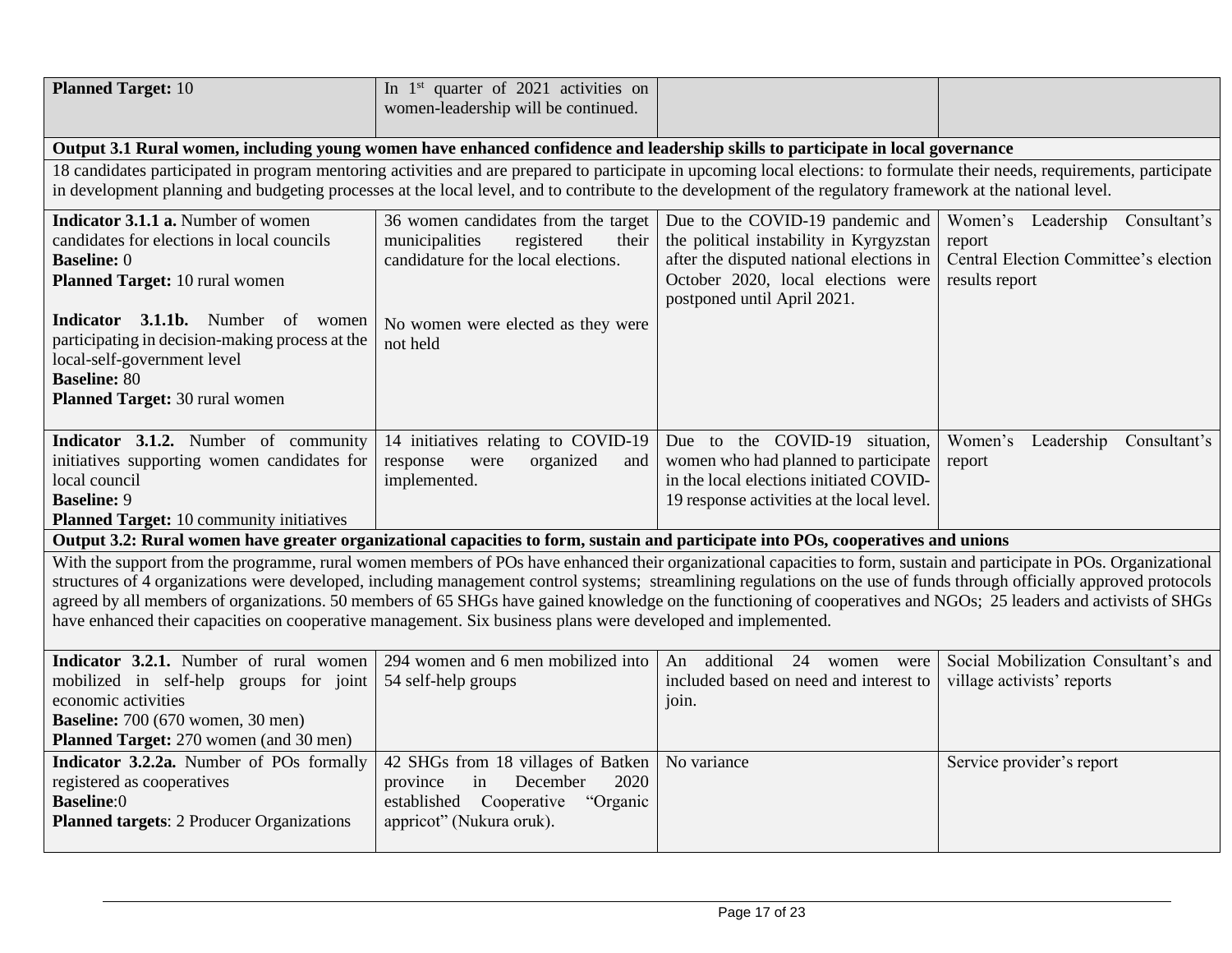| Public Association "Taazhy" in the<br>process of registering as a cooperative.                                                                                                                                                                                                                                                                                                                                                                                                                   |                                                                                                                                                                                                                               |                                                                                                                                                                                                                                                                                                                                                                                                   |
|--------------------------------------------------------------------------------------------------------------------------------------------------------------------------------------------------------------------------------------------------------------------------------------------------------------------------------------------------------------------------------------------------------------------------------------------------------------------------------------------------|-------------------------------------------------------------------------------------------------------------------------------------------------------------------------------------------------------------------------------|---------------------------------------------------------------------------------------------------------------------------------------------------------------------------------------------------------------------------------------------------------------------------------------------------------------------------------------------------------------------------------------------------|
| be developed during the next reporting<br>period.                                                                                                                                                                                                                                                                                                                                                                                                                                                | Planned for 2021                                                                                                                                                                                                              | Service provider's report                                                                                                                                                                                                                                                                                                                                                                         |
| 768 members of 112 SHGs from<br>Naryn, Batken, Osh, Dzhalal-Abad<br>provinces expanded their opportunity<br>to become sustainable and joined into<br>4 Producer's Organizations.                                                                                                                                                                                                                                                                                                                 | 22 SHGs from a different UN Women<br>project that was completed in 2019<br>were incorporated into POs which<br>resulted in exceeding the target, along<br>with a greater number of interest than<br>expected from other SHGs. | Service provider's report                                                                                                                                                                                                                                                                                                                                                                         |
|                                                                                                                                                                                                                                                                                                                                                                                                                                                                                                  |                                                                                                                                                                                                                               |                                                                                                                                                                                                                                                                                                                                                                                                   |
| participated in 2 online dialogues on<br>the political situation and its<br>implications on local development and<br>upcoming local elections.                                                                                                                                                                                                                                                                                                                                                   |                                                                                                                                                                                                                               | Service provider's report                                                                                                                                                                                                                                                                                                                                                                         |
| Informal platform that allowed for<br>more than 80 rural women to interact<br>and hold on a dialogue on the role of<br>rural women in local economies and<br>political<br>development,<br>$socio -$<br>especially during the response to<br>COVID-19 pandemic. The set of<br>recommendations<br>developed<br>by<br>dialogues participants were transferred<br>to the Interministerial Working Group<br>on GES 2030 development for<br>consideration and integration within<br>WEE priority area. | No variance                                                                                                                                                                                                                   | Service provider's report                                                                                                                                                                                                                                                                                                                                                                         |
|                                                                                                                                                                                                                                                                                                                                                                                                                                                                                                  |                                                                                                                                                                                                                               | Internal gender-sensitive policies will<br>Output 3.3: Rural women, including young women, have increased capacity to engage in and influence relevant policy forums at national and regional levels<br>Close to 85 rural women activists No variance<br>Output 3.4: Rural women, including young women have enhanced awareness on their rights in a more supportive community/local environment. |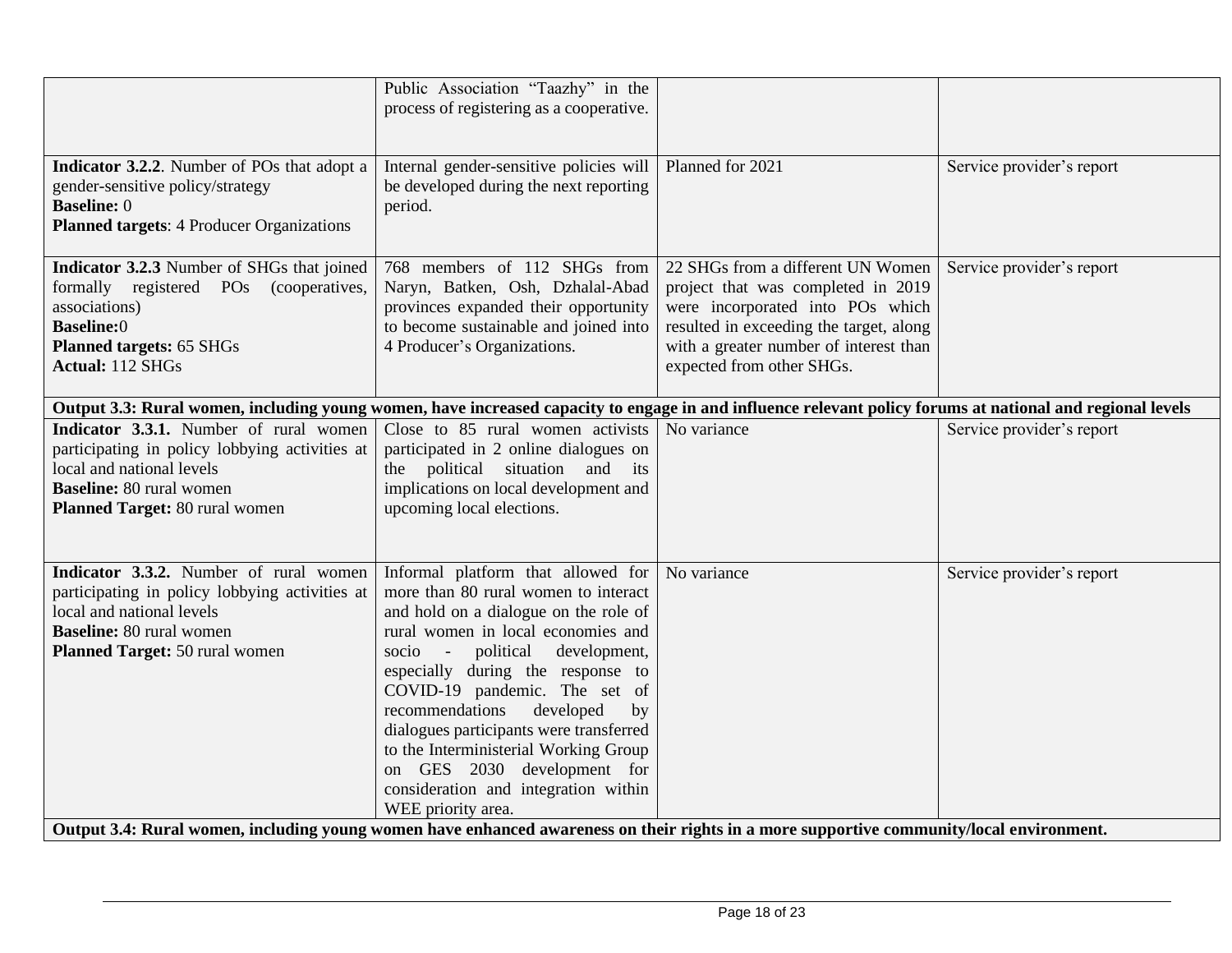Application of GALS (Gender Action Learning System) and BALI (Business Action Learning for Innovation) was successfully continued in 2020 providing benefits to a total of 4118 direct and indirect beneficiaries. These innovative approaches proved to be effective in empowering JPRWEE participants for more productive social and economic activism and improvements in quality of their lives at the household level by attaining reallocation of gender roles and promoting transformation of social norms. The purpose of BALI was to empower women to conduct innovative, viable and profitable income generating activities by considering gender aspects of income generating activities. In late 2020, the GALS methodology was adapted to an online format in response to the requirements set by the COVID-19 crisis. Online versions of GALS manuals were transferred to beneficiaries via WhatsApp and Telegram and shared among peers. In 2020 1038 new GALS participants (all women) participated in the GALS process and utilized 3 basic GALS tools.

| <b>Indicator 3.4.1</b> 1014 old GALS $+900$ new                                                                                                                       | In progress                           | No variance                           | Service provider's report |
|-----------------------------------------------------------------------------------------------------------------------------------------------------------------------|---------------------------------------|---------------------------------------|---------------------------|
| GALS+1090 BALI beneficiaries learn how to                                                                                                                             |                                       |                                       |                           |
| use GALS methodology for better livelihood                                                                                                                            |                                       |                                       |                           |
| planning and business development                                                                                                                                     |                                       |                                       |                           |
|                                                                                                                                                                       |                                       |                                       |                           |
| <b>Baseline:</b> 1014 old GALS +900 new GALS+                                                                                                                         |                                       |                                       |                           |
| 1090 BALI beneficiaries learn how to use                                                                                                                              |                                       |                                       |                           |
| GALS methodology for better livelihood                                                                                                                                |                                       |                                       |                           |
| planning and business development                                                                                                                                     |                                       |                                       |                           |
| <b>Baseline:</b> 1,013 GALS beneficiaries together                                                                                                                    |                                       |                                       |                           |
| with 1,673 BALI GALS beneficiaries, plus                                                                                                                              |                                       |                                       |                           |
| 3,346 indirect beneficiaries = total $6,032$                                                                                                                          |                                       |                                       |                           |
|                                                                                                                                                                       |                                       |                                       |                           |
| <b>Planned Target:</b> 1914 GALS (women/men)                                                                                                                          |                                       |                                       |                           |
| + 1090 BALI (women/men) beneficiaries                                                                                                                                 |                                       |                                       |                           |
|                                                                                                                                                                       |                                       |                                       |                           |
| Outcome 4: A more gender responsive policy environment is secured for the economic empowerment of rural women                                                         |                                       |                                       |                           |
| If reporting on country laws that secure rural women's access to land, make sure that the JP RWEE has actually contributed (advocating, lobbying, etc.) for achieving |                                       |                                       |                           |
| them and that this has happened during the reporting period.                                                                                                          |                                       |                                       |                           |
| <b>Indicator:</b> Qual.: Evidence that policies and                                                                                                                   | Suspended until 2021 due to political | Suspended until 2021 due to political | Service provider's report |
| strategies include gender equality objectives                                                                                                                         | crisis                                | crisis                                |                           |
| and address the barriers to women's economic                                                                                                                          |                                       |                                       |                           |
| advancement                                                                                                                                                           |                                       |                                       |                           |
| <b>Baseline: TBD</b>                                                                                                                                                  |                                       |                                       |                           |
| <b>Planned Target: TBD</b>                                                                                                                                            |                                       |                                       |                           |
|                                                                                                                                                                       |                                       |                                       |                           |
|                                                                                                                                                                       |                                       |                                       |                           |
| Output 4.1: Policy makers and parliamentarians have enhanced capacities to effectively mainstream gender into land, food, agriculture, nutrition and rural            |                                       |                                       |                           |
| employment policies, laws and budgets.                                                                                                                                |                                       |                                       |                           |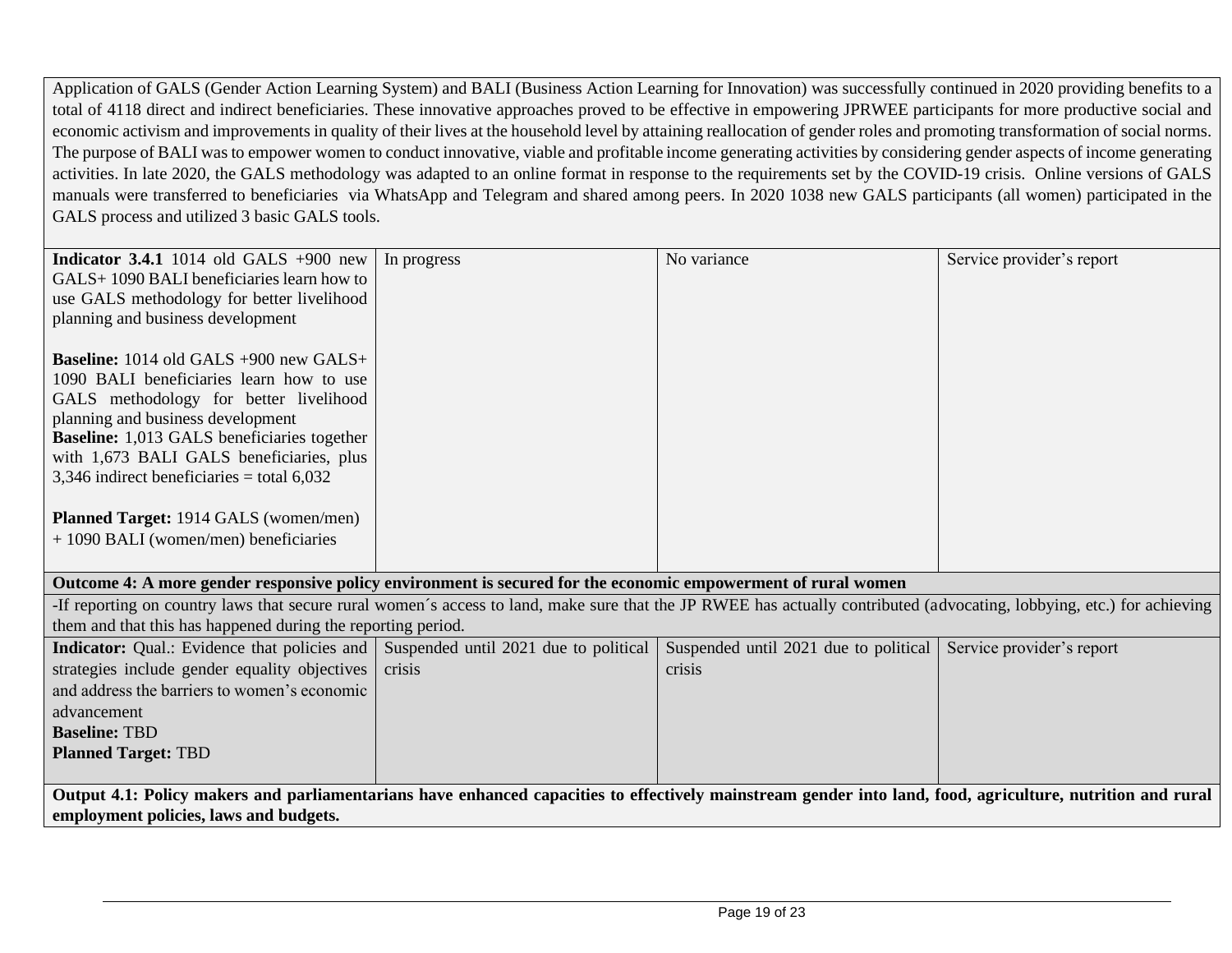| <b>Indicator 4.1.1</b><br>Number of learning and advocacy events<br>conducted<br><b>Baseline:</b><br>Planned Target: 10 learning and advocacy<br>events<br>Number of policymakers who participated in<br>the learning and advocacy events<br>80 women/30 men government officials                                                                                                                                                                                                                                                                                                                                                                                                                                                                                                                                                                                                                | Suspended to 2021 due to political<br>crisis | Suspended to 2021 due to political<br>crisis | Service provider's report |
|--------------------------------------------------------------------------------------------------------------------------------------------------------------------------------------------------------------------------------------------------------------------------------------------------------------------------------------------------------------------------------------------------------------------------------------------------------------------------------------------------------------------------------------------------------------------------------------------------------------------------------------------------------------------------------------------------------------------------------------------------------------------------------------------------------------------------------------------------------------------------------------------------|----------------------------------------------|----------------------------------------------|---------------------------|
| Output 4.2: Greater availability of tools and data to track progress in the economic empowerment of rural women                                                                                                                                                                                                                                                                                                                                                                                                                                                                                                                                                                                                                                                                                                                                                                                  |                                              |                                              |                           |
| Indicator 4.2.1 An in-depth assessment of<br>GALS and BALI results, providing a<br>qualitative understanding of the changes<br>occurred in the beneficiaries that would<br>complement WEAI findings<br><b>Baseline:</b> not available<br>Planned Target: One study carried out                                                                                                                                                                                                                                                                                                                                                                                                                                                                                                                                                                                                                   | In progress                                  | Will be finalised in 2021                    | Service-provider's report |
| Output 4.3: An enabling environment is promoted to reflect rural women's priorities in regional policy processes.                                                                                                                                                                                                                                                                                                                                                                                                                                                                                                                                                                                                                                                                                                                                                                                |                                              |                                              |                           |
| Women profiles (analytical briefs) are under development to inform decision makers, policy makers, civil society and the general public based on evidences/data and<br>qualitative survey research, about the advantages and capacities that belong to the analyzed groups of women and the contribution they can make to development, as well<br>as the opportunities they benefit from or which they lack and the underrepresented groups of women.<br>Online forum was conducted in light of celebration of the International Day of Rural Women, bringing together women champions from across the country to discuss their<br>initiatives in the areas of economics, social development, civic activism and leadership. As a result of this event, JP RWEE women developed recommendations for the<br>inclusion of rural women's issues in the National Gender equality strategy 2021-2030. |                                              |                                              |                           |
| Indicator 4.3.1. Number of studies/strategies<br>analysed where gender concerns are integrated<br><b>Baseline: 0</b><br><b>Planned</b><br>Target:<br>studies/strategies<br>10<br>analysed                                                                                                                                                                                                                                                                                                                                                                                                                                                                                                                                                                                                                                                                                                        | In progress                                  | No variance                                  | Service provider's report |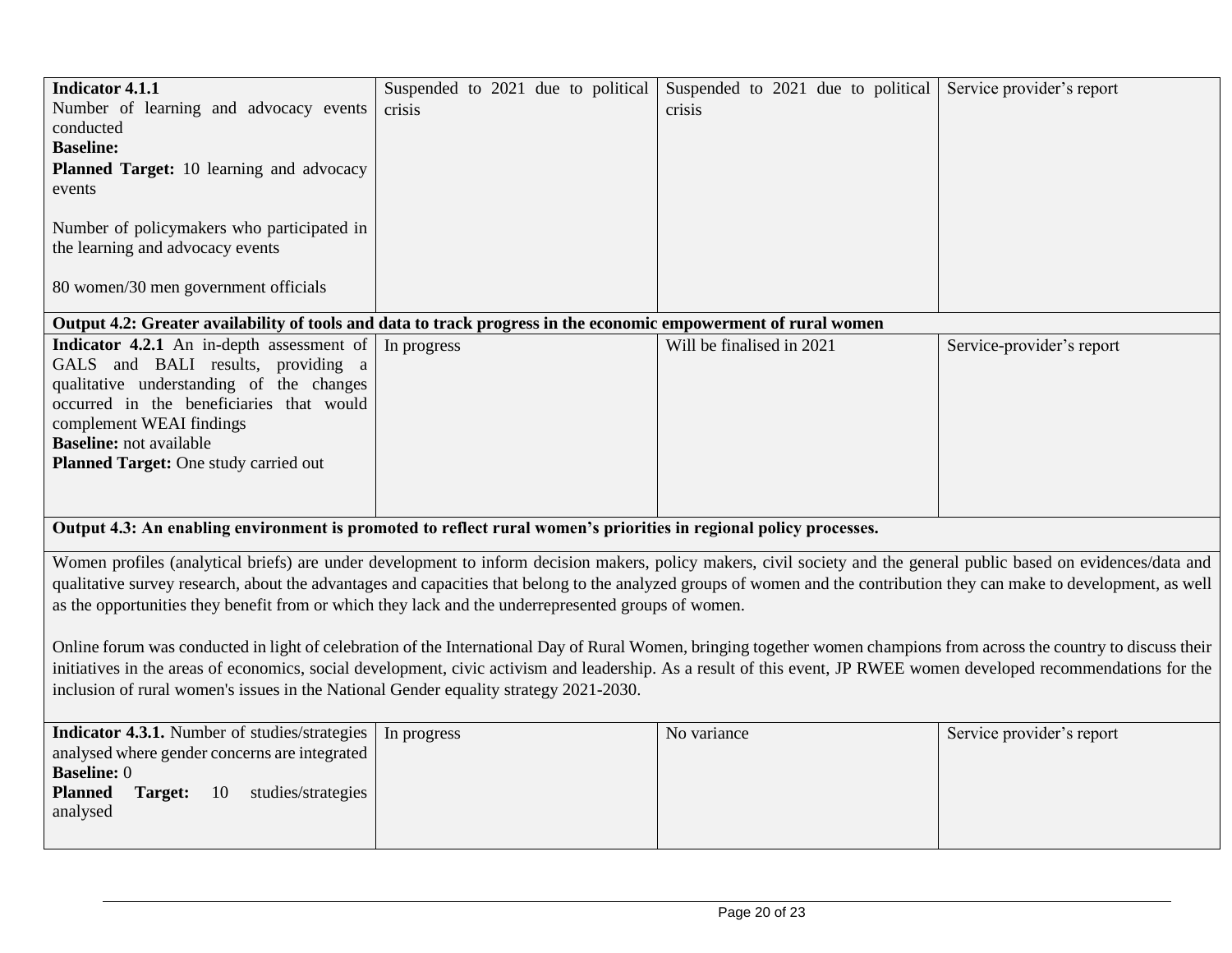| Indicator 4.3.2 a. Number of learning and<br>advocacy events conducted as part of the<br>review and development of GES (Gender<br><b>Equality Strategy)</b><br><b>Baseline: 0</b><br><b>Planned Target:</b> 5 learning and advocacy<br>events | 80 women activists participated in<br>online dialogue 'Sherine'<br>The learning and advocacy sessions<br>will be continued in 2021 as part of the<br>national process on GES development. | No variance                                                                  | Service provider's report |
|-----------------------------------------------------------------------------------------------------------------------------------------------------------------------------------------------------------------------------------------------|-------------------------------------------------------------------------------------------------------------------------------------------------------------------------------------------|------------------------------------------------------------------------------|---------------------------|
| Indicator 4.3.2 b. Number of policymakers                                                                                                                                                                                                     | Suspended to 2021 due to political                                                                                                                                                        | Due to the COVID-19 the Process of                                           | Service provider's report |
| who participated in the learning and advocacy                                                                                                                                                                                                 | crisis                                                                                                                                                                                    | GES development has been suspended                                           |                           |
| events as part of the review and development<br>of GES (Gender Equality Strategy)                                                                                                                                                             |                                                                                                                                                                                           | to late 2020 and to be completed in                                          |                           |
| <b>Baseline: 0</b>                                                                                                                                                                                                                            |                                                                                                                                                                                           | 2021.                                                                        |                           |
| <b>Planned Target: 40</b><br>women/ $20$<br>men                                                                                                                                                                                               |                                                                                                                                                                                           |                                                                              |                           |
| government officials                                                                                                                                                                                                                          |                                                                                                                                                                                           |                                                                              |                           |
|                                                                                                                                                                                                                                               |                                                                                                                                                                                           |                                                                              |                           |
| <b>Indicator 4.3.3</b> Number of policymakers who<br>participated in the learning and advocacy                                                                                                                                                | Suspended to 2021 due to political<br>crisis                                                                                                                                              | Due to the political crisis, coaching on<br>Adaptive leadership approach was | Service provider's report |
| events (IWD, IRWD, 16 Days of Activism)                                                                                                                                                                                                       |                                                                                                                                                                                           | postponed to 2021.                                                           |                           |
|                                                                                                                                                                                                                                               |                                                                                                                                                                                           |                                                                              |                           |
| <b>Baseline: 0</b>                                                                                                                                                                                                                            |                                                                                                                                                                                           |                                                                              |                           |
| <b>Planned Target:</b> 4 events, 20 policymakers                                                                                                                                                                                              |                                                                                                                                                                                           |                                                                              |                           |
|                                                                                                                                                                                                                                               |                                                                                                                                                                                           |                                                                              |                           |
| Indicator 4.3.4                                                                                                                                                                                                                               | Planned at the final stage of JPRWEE                                                                                                                                                      | Will take place in 2021                                                      |                           |
| Number of national consultations                                                                                                                                                                                                              | implementation                                                                                                                                                                            |                                                                              |                           |
| <b>Baseline: 0</b>                                                                                                                                                                                                                            |                                                                                                                                                                                           |                                                                              |                           |
| Planned Target: 1 event, 15 policymakers, 20<br>women/ 5 men                                                                                                                                                                                  |                                                                                                                                                                                           |                                                                              |                           |
|                                                                                                                                                                                                                                               |                                                                                                                                                                                           |                                                                              |                           |
|                                                                                                                                                                                                                                               |                                                                                                                                                                                           |                                                                              |                           |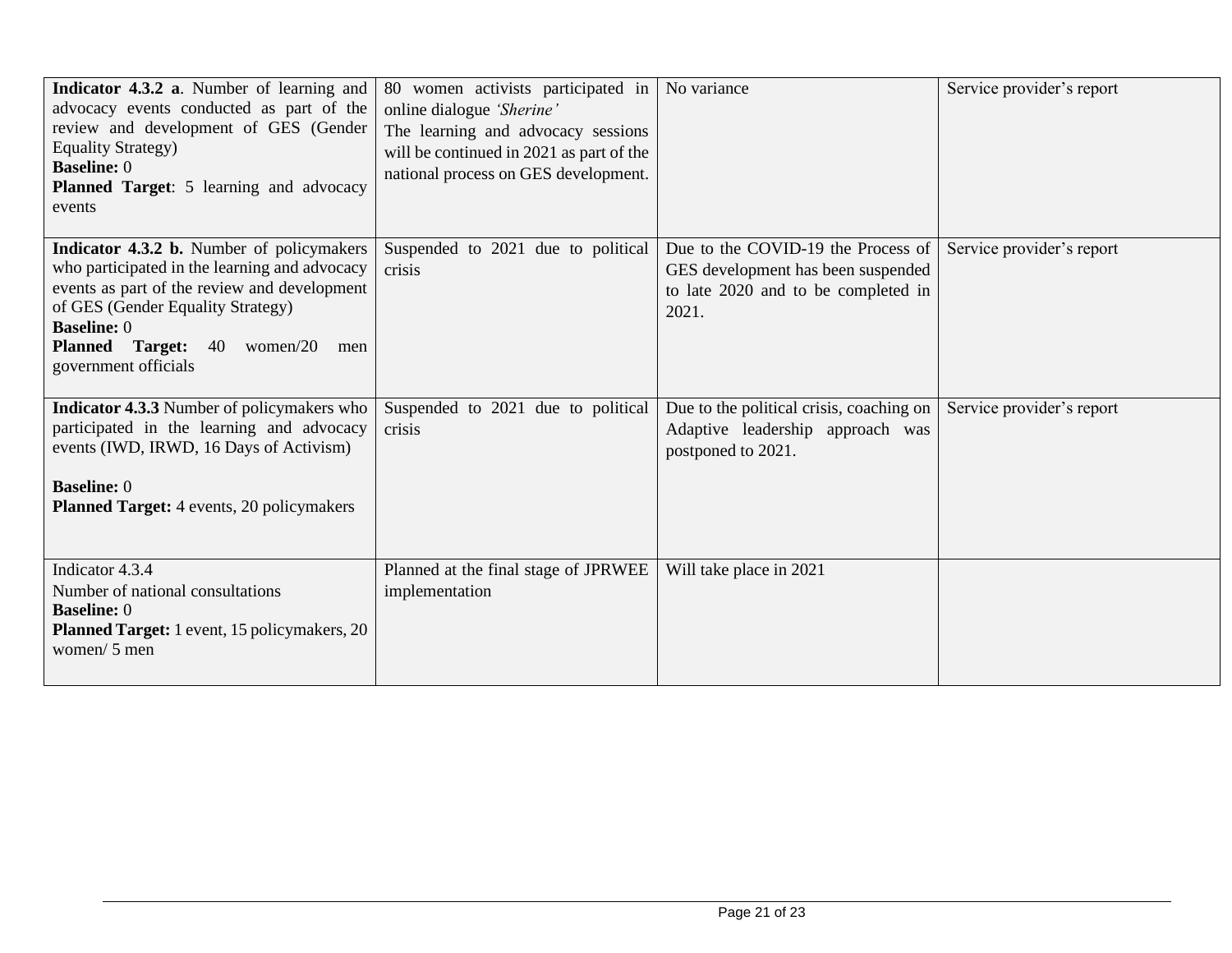# **i) A Specific Story**

#### *A woman-politician better understands the problems of children and women*

The Rural Women's Economic Empowerment (RWEE) Project promotes women's participation in decision-making processes.



Nuria Temirbek kyzy lives in the village of Ak-Zhar in the At-Bashy *rayon* of the Naryn *oblast*. Six years ago, she was a housewife and did not plan to work. Two years later, she became a deputy of the local *kenesh* and since then has been constantly helping her fellow villagers.

"Women can do anything, they can work and be successful in any area, community, politics or business," Nuria believes.

In Kyrgyzstan, it is still common for women in remote regions to have no access to education, as a result of which, after early marriage, women most often do only housework. Status is only given to men in the household heads of families, thus forming the idea that only men can be engaged in business, politics, or other socially important activities.

Nuria was one of these women until 2014, when she started to participate in the JP RWEE. Since participating in a Self Help Group and developing business skills, she along with other women in the group, has opened a number of enterprises in her village, where more than 50 women have been able to find work. This experience gave her self esteem and confidence which led to her becoming an elected local council member.

*"My outlook on life has changed for the better, I learned so much new information, participated in various trainings,*  and was able to help many people. I started believing in myself and in 2016 put forward my candidacy for the post of *member of the local council (kenesh) and won the elections. I used to be sure that a woman should stay at home, raise children, take care of her husband. But it turned out that we are very strong, that we can do everything,"* says Nuria.

Now she not only works in the local *kenesh*, but also oversees several enterprises opened under the project, in which women sew, do handicrafts, farming, and processing industries.

During the pandemic, on her initiative, funds were allocated from the local budget for the purchase of materials so that seamstresses could sew masks and sell them to the local population at an affordable price, with families in need receiving protective equipment for free.